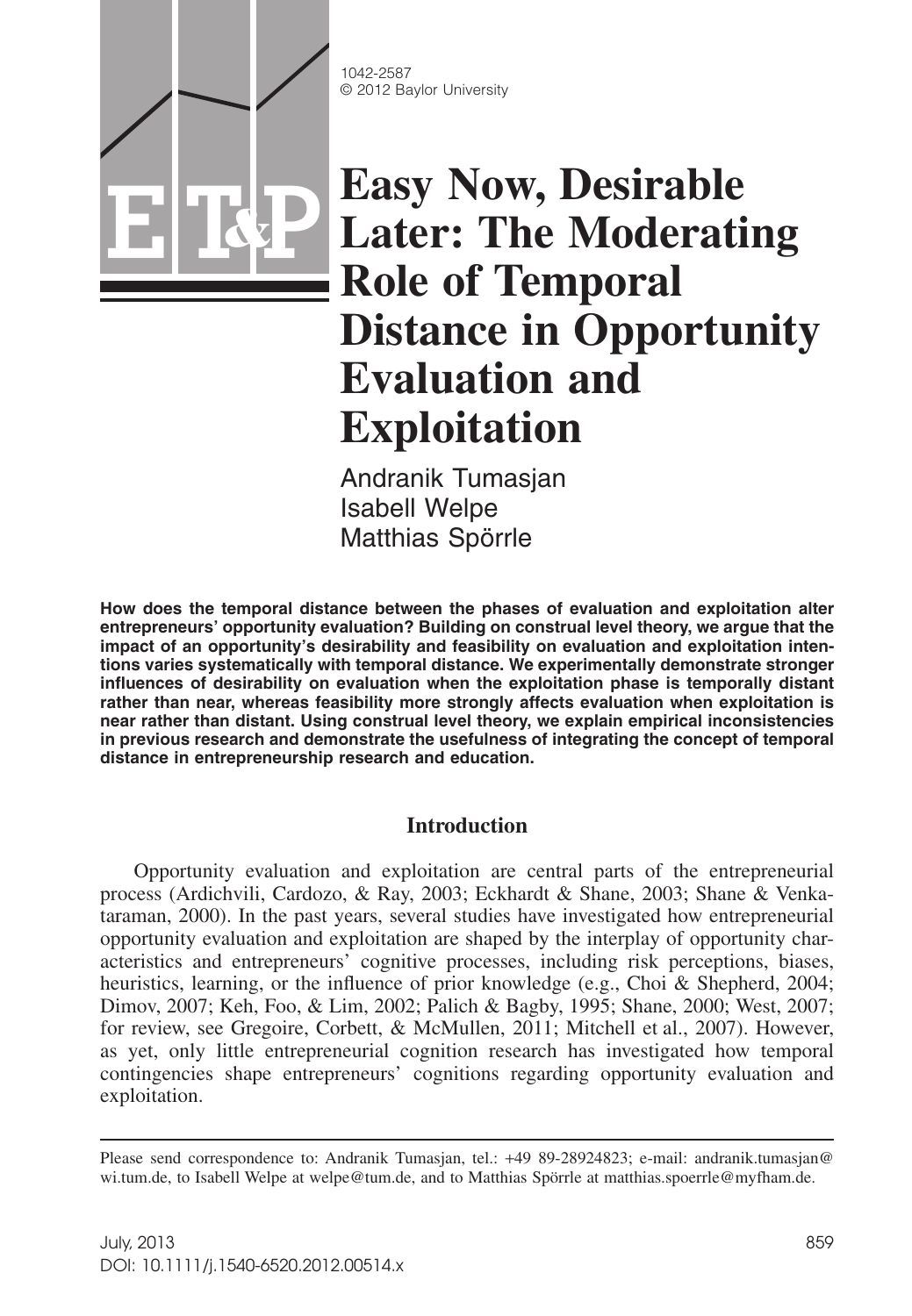This lack of research is especially surprising, since opportunity evaluation and exploitation necessarily involve the connection of different time perspectives. In particular, opportunity evaluation decisions have recently been described as being "constructed as future-oriented, cognitive representations of 'what will be' assuming one were to exploit the opportunity under evaluation" (Haynie, Shepherd, & McMullen, 2009, p. 338). An important question that directly results from this insight is whether and how entrepreneurs' opportunity evaluation and exploitation intentions are shaped by the temporal distance separating the *present* (i.e., the moment of evaluation) and the envisioned *future* (i.e., the actual exploitation phase). The present article addresses this open research question by integrating entrepreneurial opportunity research with the recent theoretical framework of construal level theory (CLT) (Trope & Liberman, 2010). In particular, we extend entrepreneurial cognition research by experimentally investigating how temporal distance (i.e., the distance between the *present* and a certain point in time in the near or distant *future*; Liberman & Förster, 2009) moderates the influence of central opportunity characteristics (i.e., desirability and feasibility) on entrepreneurs' opportunity evaluation and exploitation intentions. Whereas previous research would seem to suggest that desirability and feasibility are about equally important for opportunity evaluation and exploitation (e.g., Haynie et al., 2009; Mitchell & Shepherd, 2010), we demonstrate that this is not always the case. Using a CLT approach, we explain how the length of the temporal distance that separates the moment of evaluation and the phase of exploitation makes a difference for the influence of desirability and feasibility on entrepreneurs' evaluation and exploitation intentions. By applying CLT and its concept of temporal distance to extant research on risky entrepreneurial opportunities, we offer a novel theoretical approach which is able to account for previously unexplained inconsistencies in this stream of research (e.g., Forlani  $\&$  Mullins, 2000).

We contribute to the present status of research in three main ways. First, we extend the entrepreneurial opportunity literature by integrating the concept of temporal distance into research on desirability and feasibility in models of opportunity evaluation and exploitation. In contrast to previous work, we show that desirability and feasibility are not always equally important in opportunity evaluation, but that their relative importance depends on the temporal distance between the phases of evaluation and exploitation. By doing so, we demonstrate how in light of CLT, inconsistent result patterns from previous entrepreneurial opportunity research (e.g., Forlani & Mullins, 2000) can be plausibly reinterpreted and explained. Second, we add to the entrepreneurship literature by introducing CLT to the research stream of time issues in entrepreneurship. Third, we also contribute to research on CLT by demonstrating that different levels of desirability and feasibility also lead individuals to consider different temporal distances as appropriate for acting on an opportunity.

We conducted three experiments to test our hypotheses. Study 1 was conducted as a pilot study providing first evidence for temporal distance's effects on the impact of desirability and feasibility on evaluation and exploitation intentions in a sample of students. Study 2 supports our hypotheses in a sample of entrepreneurs, while additionally controlling for individuals' future orientation. Study 3 demonstrates the reverse link between desirability and feasibility on the one hand and temporal distance on the other hand by showing that opportunities whose benefits are associated with different levels of desirability and feasibility lead individuals to consider either the near or the distant future as appropriate for opportunity exploitation.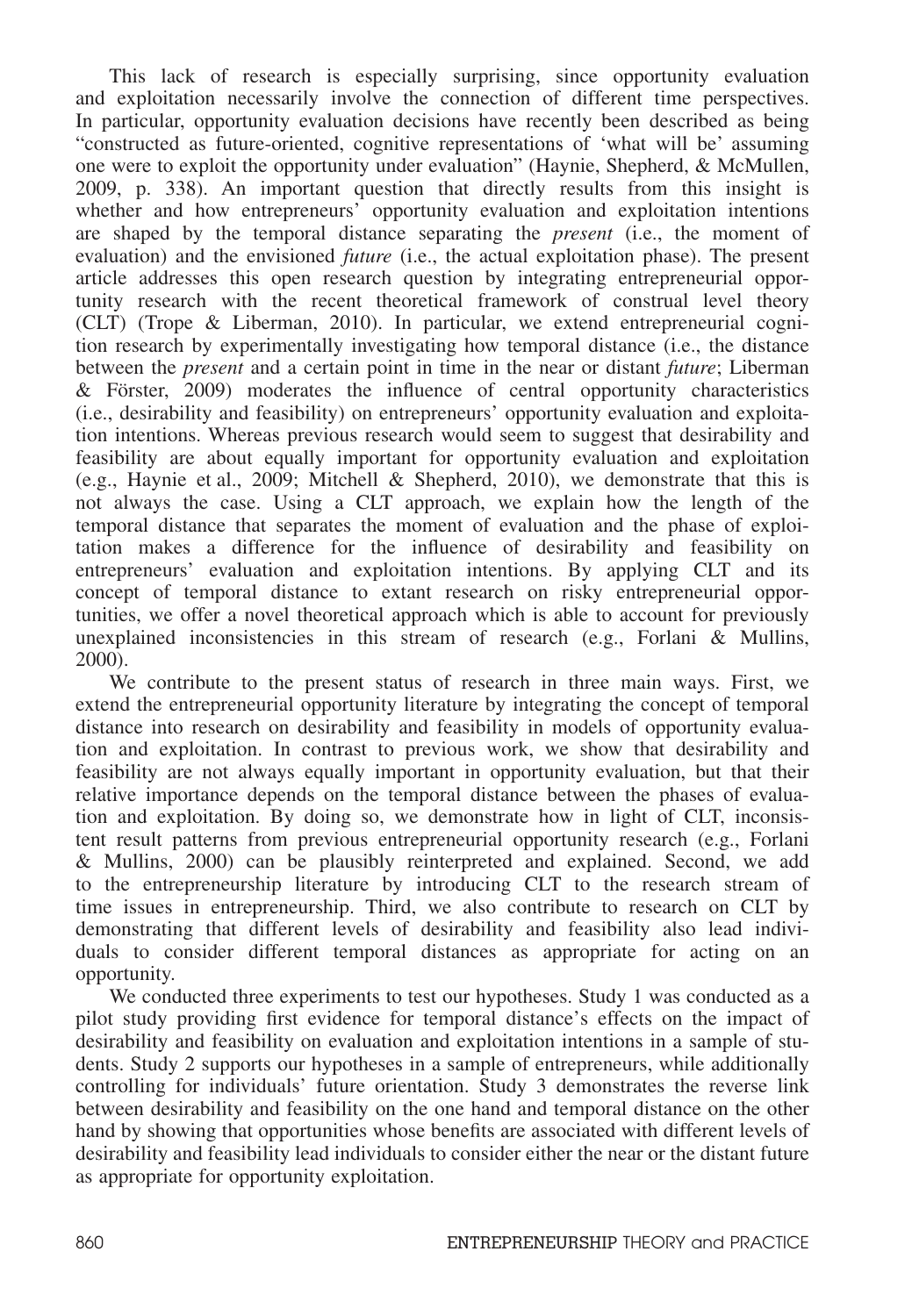## **Desirability and Feasibility as Central Attributes of the Entrepreneurial Opportunity**

An entrepreneurial opportunity is often defined as a "future situation deemed both desirable and feasible" (Stevenson & Jarillo, 1990, p. 23). Desirability refers to an opportunity's perceived *valence* or attractiveness (e.g., an opportunity with a high potential for profit is regarded as highly desirable). Feasibility refers to an opportunity's perceived *practicability* or difficulty (e.g., an opportunity situated in a highly competitive market is less feasible than an opportunity located in a market with only a few weak competitors).

There are two streams of research examining desirability and feasibility in the context of entrepreneurship. The first one, the entrepreneurial intentions literature, conceptualizes desirability and feasibility as general individual beliefs about a person's consideration of entrepreneurship as a desirable and feasible career option (e.g., Fitzsimmons & Douglas, 2011; Krueger, 1993; Krueger & Brazeal, 1994; Krueger, Reilly, & Carsrud, 2000). Thus, since this literature is concerned with individuals' beliefs about the desirability and feasibility of an entrepreneurial career in general (rather than investigating different levels of desirability and feasibility as characteristics of particular entrepreneurial opportunities), we do not further consider this research stream in our theory development.

The second, more recent stream of research investigates desirability and feasibility as characteristics of specific entrepreneurial opportunities (e.g., Baron & Ensley, 2006; Haynie et al., 2009; Mitchell & Shepherd, 2010; Mitchell, Shepherd, & Sharfman, 2011). Two of these studies report direct effects of desirability and feasibility on opportunity evaluation (Haynie et al.; Mitchell & Shepherd). In particular, Haynie et al. used a conjoint experiment to examine the influence of different opportunity attributes including desirability (in their study: opportunity value) and feasibility (in their study: relatedness to the entrepreneur's knowledge, skills, and abilities) on opportunity evaluation. Their results show that both high desirability and feasibility had a significant positive effect on opportunity evaluation (with desirability exhibiting a slightly stronger influence than feasibility). In a related experimental design, Mitchell and Shepherd investigated the influence of an opportunity's desirability (in their study: potential value) and feasibility (in their study: knowledge relatedness) on opportunity exploitation intentions in a hypothetical scenario experiment. Their results seem to suggest that desirability and feasibility are about equally important and, thus, exert about the same influence on entrepreneurial decision makers to act on an opportunity: "This suggests that in general, neither desirability nor feasibility play a more important role in the decision to act on an opportunity. Instead, both seem to be equally important in decisions to act on opportunities" (Mitchell & Shepherd, p. 149).

In line with CLT (Trope & Liberman, 2010), we argue that this may not always be the case. Rather, we state that the impact of desirability and feasibility may depend on the temporal distance between the moment of opportunity evaluation and the time of actual exploitation in the future. In particular, previous basic social psychology research demonstrates that the influence of an entity's desirability on this entity's evaluation increases with increasing temporal distance, whereas the influence of its feasibility decreases with increasing temporal distance (Liberman & Trope, 1998).

The design of previous entrepreneurship research investigating the influence of desirability and feasibility on opportunity evaluation made it hard to address this issue because it implicitly suggested that the opportunity could be exploited immediately (i.e.,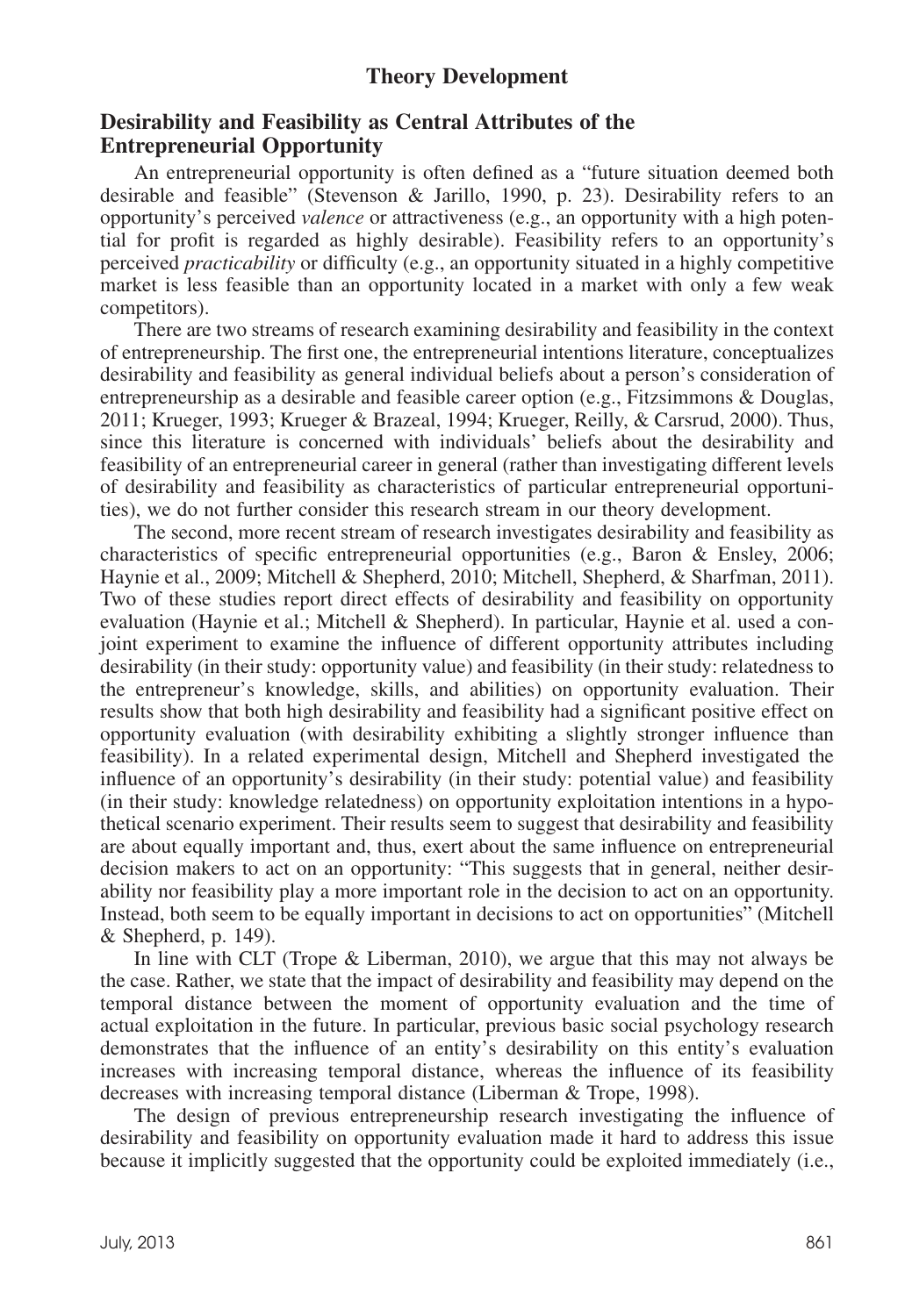starting in the moment of evaluation; e.g., Haynie et al., 2009). However, in reality, this is only rarely the case. Rather, the two phases of evaluation and exploitation usually do not take place at the same time, but are separated by a longer or shorter temporal distance. Moreover, previous experimental studies of opportunity evaluation also did not systematically consider or assess the temporal distance between the moment of evaluation (i.e., the present) and the actual phase of exploitation (i.e., sometime in the near or distant future). For instance, in the study by Haynie et al., participants were instructed to evaluate the opportunity in the context of their current business environment and to assume any point of time for exploitation, starting from right now up to 2 years in the future (without assessing participants' choice of time). Thus, the study neither assessed nor varied participants' actually held time horizons and therefore could not control for the potential effect of different temporal distances on opportunity evaluation. Similarly, Mitchell and Shepherd's (2010) design also led participants to implicitly assume that exploitation could start immediately. However, not taking into account the necessarily occurring temporal distance between evaluation and exploitation may limit the results regarding evaluation, because the influence of an opportunity's desirability and feasibility may change depending on the amount of temporal distance between the moment of evaluation and the phase of exploitation. In the following, we apply a CLT perspective to demonstrate how the influence of desirability and feasibility of entrepreneurial opportunities on evaluation and exploitation intentions may not be equal, but be moderated by temporal distance.

## **Desirability and Feasibility from a CLT Perspective**

CLT (Liberman & Trope, 2008; Trope & Liberman, 2003, 2010) argues that events can be cognitively represented ("construed") at different levels, ranging from the concrete to the abstract. For example, the action of "reading an article" can be more abstractly represented ("construed") as "learning" or "entertainment," or more concretely as "decoding words" or "turning pages" (see also Tumasjan, Strobel, & Welpe, 2011a). Cognitive representations that capture abstract, global, and central aspects of an object or event are referred to as "high-level construals," whereas representations that pertain to concrete, specific, and peripheral features are termed "low-level construals" (Trope & Liberman, 2010). To illustrate, in the domain of entrepreneurship, the action of "starting a venture" can be abstractly described as "beginning a new career" or "a dream coming true" (i.e., in terms of high-level construals) or more concretely described as "filing an entry into the commercial register" or "moving into the new office" (i.e., in terms of low-level construals).

Applying this reasoning to the distinction between desirability and feasibility, CLT argues that desirability constitutes a high-level construal, whereas feasibility constitutes a low-level construal (Liberman & Trope, 1998). This is because desirability reflects the relatively abstract *value* of an action's end state, whereas feasibility reflects the relatively concrete *ease* or *difficulty* with which that end state can be reached. For example, an entrepreneurial opportunity's potential for profit may represent the desirability of this opportunity, because profit may be considered as the superordinate *end* of entrepreneurial behavior. In contrast to the profit aspect of an opportunity, the amount of effort one has to invest in order to successfully exploit that opportunity may reflect the feasibility of this opportunity, because the effort may be seen as the secondary and subordinate *means* to reach the desired end state. Hence, from the theoretical perspective of CLT, desirability constitutes the high-level construal of an action, whereas feasibility constitutes the low-level construal of that action (cf. Liberman  $\&$ Trope, 1998).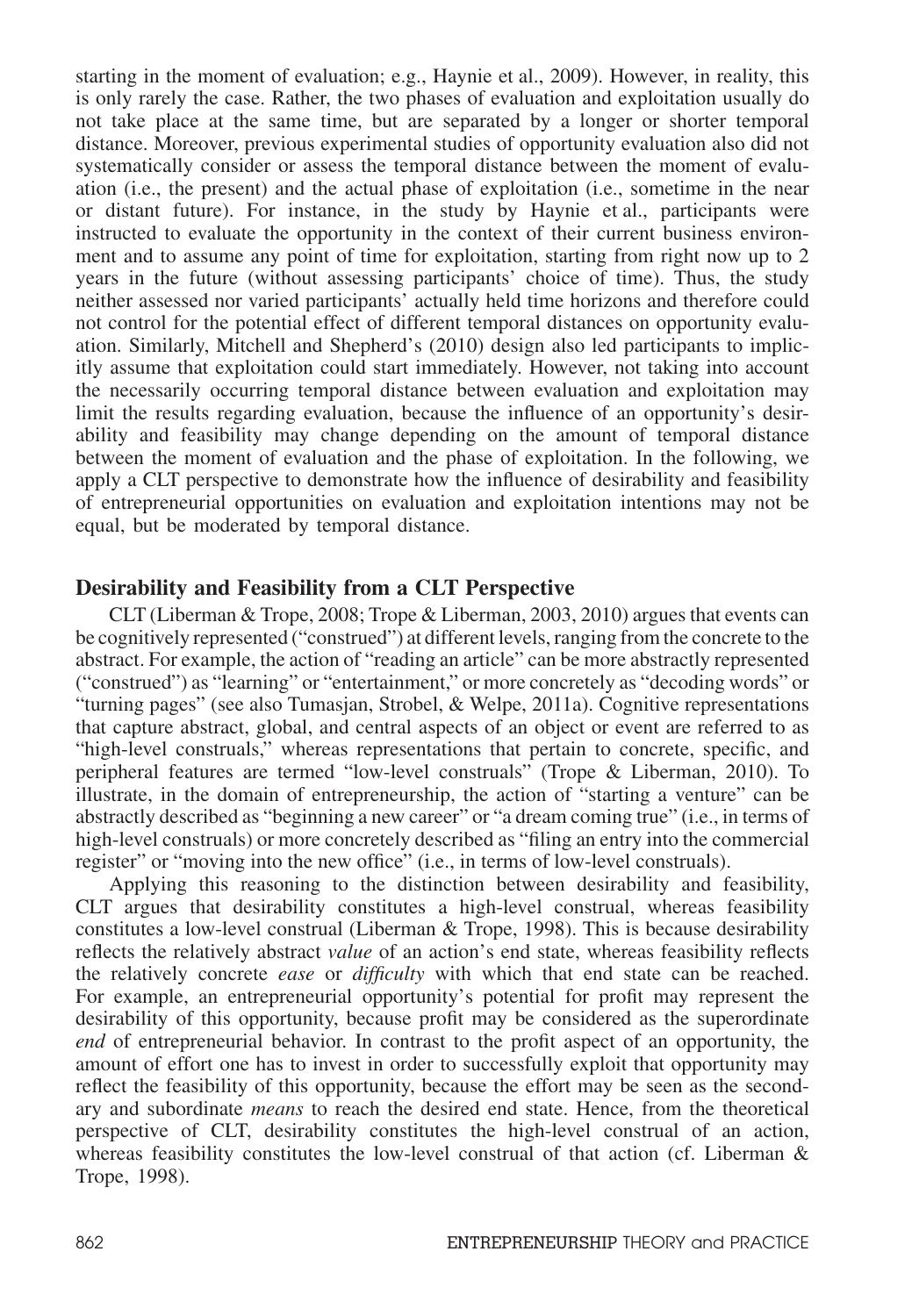The central tenet of CLT is to systematically link construal levels to distinct dimensions of psychological distance and examine how distance moderates the influence of different construals on evaluation, judgment, and prediction. CLT posits that there are four basic forms of psychological distance, namely temporal, spatial, social, and hypothetical distance (for review see Trope & Liberman, 2010). Linking construal level and psychological distance, CLT posits that higher-level construals will have a stronger influence on evaluation and judgment in high rather than in low distance, whereas lower-level construals will exert a stronger influence on evaluation and judgment in low rather than high distance on all four dimensions of distance (Trope & Liberman). Since the theoretical focus of this article is on temporal distance, in the following, we will constrain our theoretical development to temporal distance and refer to Trope and Liberman for an extensive review of research on the other three dimensions of distance.

A large body of social psychology research has demonstrated that evaluations, judgments, and predictions of temporally distant events are more likely influenced by highlevel construals, whereas proximal events are more likely evaluated, judged, and predicted on the basis of low-level construals (Trope & Liberman, 2010). As explained earlier, according to CLT, desirability constitutes a high-level construal, whereas feasibility constitutes a low-level construal. Hence, when linking desirability and feasibility to temporal distance, CLT predicts that desirability issues should be more likely to guide evaluations and judgment for the more distant future, whereas feasibility issues should be more likely to guide evaluations and judgment for the near future. Accordingly, basic social psychology research has found empirical support for this prediction in laboratory and academic settings (e.g., Liberman & Trope, 1998). In the following, we will demonstrate how taking the theoretical perspective of CLT enhances our understanding of preferences for entrepreneurial opportunities characterized by different levels of desirability and feasibility. In particular, we apply a CLT perspective to previous research on risky venture decisions (Forlani & Mullins, 2000).

In their seminal work on risky venture decisions, Forlani and Mullins (2000) conceptualized risk as consisting of two aspects, namely variability (i.e., the likelihood of potential gains or losses) and magnitude (i.e., the size of potential gains or losses). Their experimental design crosses two levels of variability (high vs. low) with two levels of magnitude (high vs. low) resulting in four distinct ventures. Their participants were presented with all four ventures and asked to indicate which one they would choose for exploitation. The results indicated that both variability and magnitude influenced risk perception and new venture choice. As hypothesized, lower variability in potential gains or losses of a venture lead to a greater chance of choosing that venture for exploitation. However, contrary to their hypothesis, entrepreneurs were more likely to choose ventures having a higher magnitude (vs. a lower magnitude) of potential gains or losses (Forlani & Mullins). Four subsequent studies applying the same research paradigm yielded similar results: whereas the majority of participants preferred ventures with low variability, they simultaneously preferred ventures with higher potential gains or losses over ventures with lower potential gains or losses (Forlani, Mullins, & Walker, 2002; Grichnik, 2008; Mullins & Forlani, 2005; Mullins, Forlani, & Cardozo, 2002). Thus, whereas their choices regarding the variability (of gains or losses) reflected relatively high-risk aversion, their choices regarding the magnitude (of gains or losses) indicated relatively high risk-seeking. The authors offer a relatively inconclusive explanation for these unpredicted results stating that entrepreneurs may prefer ventures with higher potential loss because the potential gains are equally high (Forlani & Mullins).

A CLT approach may offer a different theoretical explanation for this puzzle. In a CLT-based study on risky gambling decisions, Sagristano, Trope, and Liberman (2002)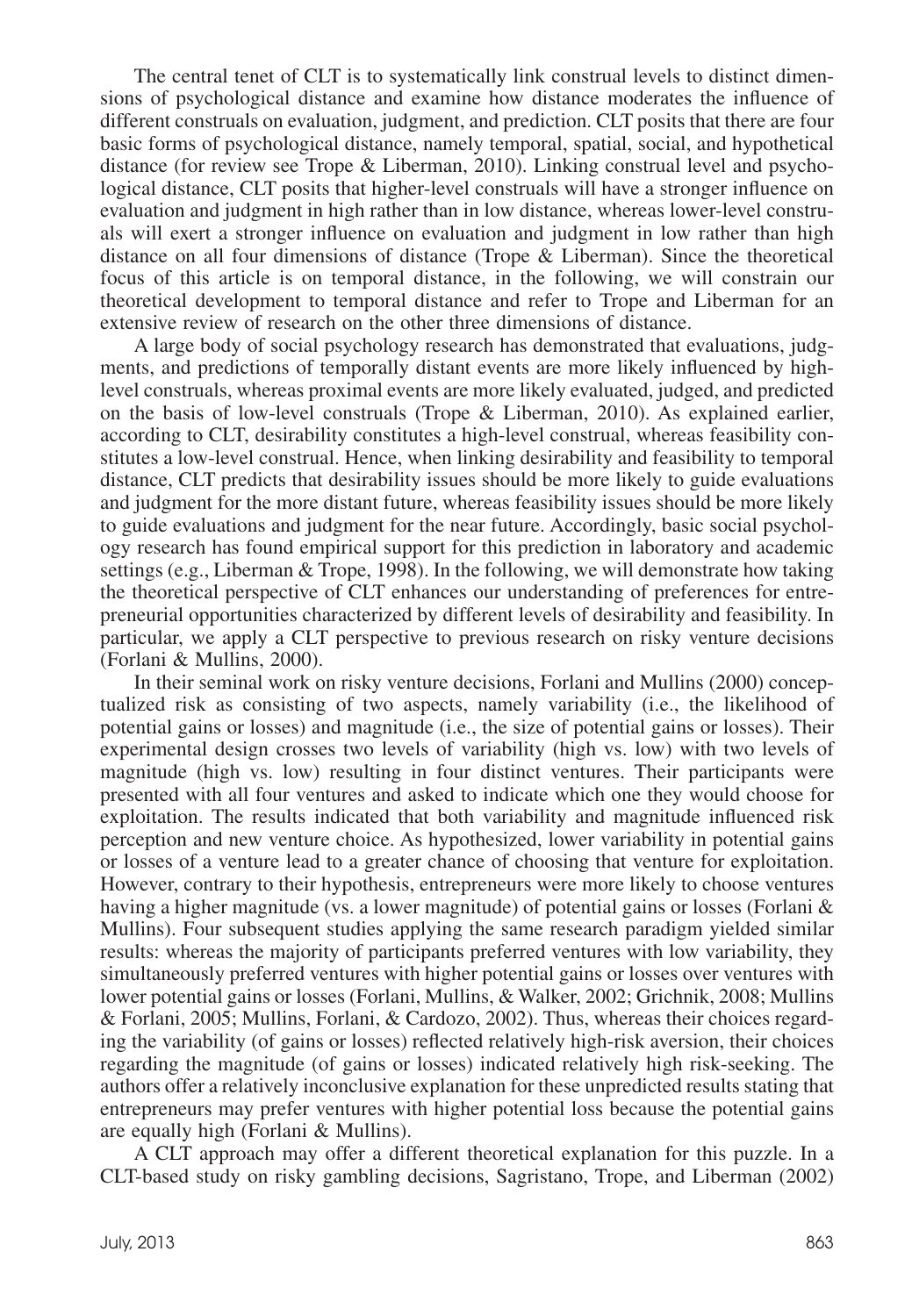reasoned, and their empirical findings indeed demonstrated, that a risky gamble's value constitutes a high-level construal, whereas a gamble's probability constitutes a low-level construal. This is because the value reflects the desirability of a gamble, whereas the probability of winning reflects the feasibility of the gamble (Sagristano et al.). Applying this reasoning to Forlani and Mullins' (2000) concept of risk consisting of two components—variability and magnitude of gains or losses—we argue that variability (reflecting the probability of gains or losses) corresponds to the feasibility of attaining gains (or losses), whereas the magnitude (reflecting the size of gains or losses) corresponds to the desirability of attaining gains (or losses). Consequently, translating their  $2 \times 2$  venture choice design into CLT terms yields a coherent pattern for all of the four ventures (see Figure 1).

Indeed, revisiting the results of all five studies (Forlani & Mullins, 2000; Forlani et al., 2002; Grichnik, 2008; Mullins & Forlani, 2005; Mullins et al., 2002), which used the Forlani and Mullins paradigm with a CLT approach reveals a consistent results pattern while concurrently offering a unified theoretical explanation of those findings. Table 1 shows the distribution of new venture choices (in percent) across all five studies.

As can be seen from Table 1, the frequency of venture choices is consistent across all five studies. The underlying logic of this frequency pattern becomes plausible when the corresponding CLT combinations of high/low desirability and feasibility are considered (see Figure 1). Venture "Purple" offers high magnitude and low variability and thereby reflects high desirability and high feasibility, which in turn plausibly makes it the most frequently chosen option. In contrast, venture "Yellow" offers low magnitude and high variability and thereby reflects low desirability and low feasibility, which plausibly makes it the least frequently chosen venture. Ventures "White" and "Green" are both characterized by a high parameter on one dimension and a low parameter on the other dimension. Therefore, it comes as no surprise that their choice frequency lies in between the ventures with parameters being high and low on both dimensions, respectively. However, venture "White" was still chosen significantly more frequently than venture "Green."

In line with CLT, we argue that this is because participants of all five studies construed these four ventures on a comparatively low level as a result of the low temporal distance implied in these studies. The instructions of all five studies asked participants to imagine they were in a decision-making situation that required them to choose one of four ventures they could undertake. Since there was no explicit information regarding the temporal distance of possible opportunity, exploitation from the moment of evaluation, participants most probably assumed a near future timing for the action on this opportunity. This assumption is in line with previous research that demonstrates that entrepreneurs are notably now-oriented people (see Bird, 1988).

Why then was venture "White" more frequently chosen than venture "Green?" As stated before, CLT posits that imagining an object or event being temporally near rather than far away leads to a lower-level construal of this object or event. Consequently, low-level construals have a higher impact on evaluations regarding the near rather than the distant future. Therefore, venture "White" (low desirability/high feasibility) should be preferred over venture "Green" (high desirability/low feasibility) in a near temporal distance perspective, which is what the results of these five studies indicate.

Summarizing, we conclude that taking a CLT approach to research on entrepreneurial opportunities offers a valuable theoretical perspective on existing empirical findings. In the following, we relate the CLT concept of temporal distance to previous temporal research in entrepreneurship.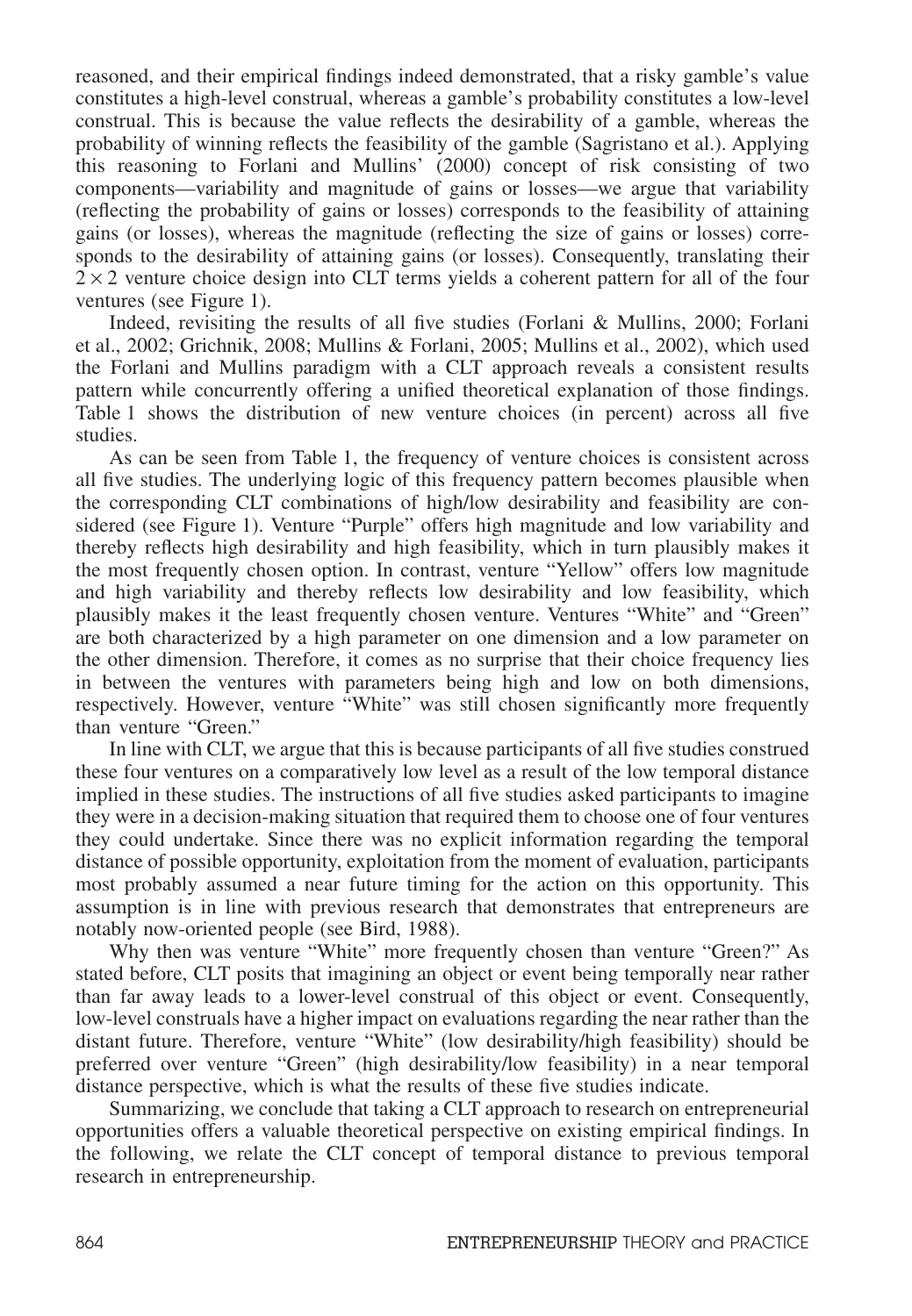## Figure 1

Venture Opportunities Presented to Participants in the Study by Forlani and Mullins (2000) with the Corresponding Desirability/Feasibility Characteristics Based on CLT



HD, high desirability; HF, high feasibility; LD, low desirability; LF, low feasibility; ROI, return on investment; reprinted from Forlani and Mullins (2000), copyright (2000), with permission from Elsevier.

## **Relating the Concept of Temporal Distance to Previous Temporal Concepts in Entrepreneurship Research**

Although to our knowledge, there is as yet no research investigating the role of temporal distance in entrepreneurial cognition, several other temporal concepts have been the subject of entrepreneurial cognition research. In the following, we will be briefly review those and relate them to the concept of temporal distance.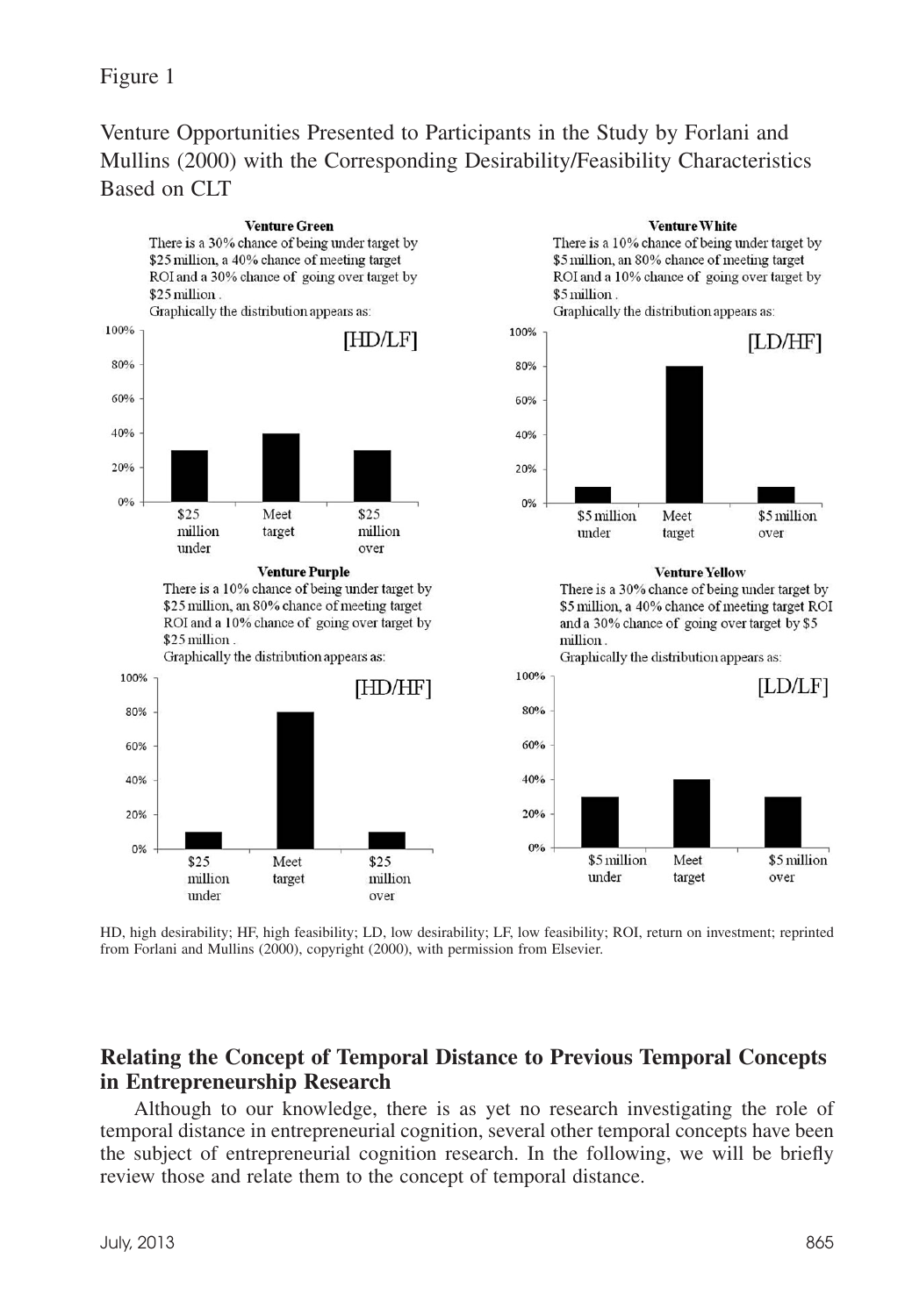|                 |                                            | olo                         |                                                                                                                                |                                     |                            |                |               |                                 |                        |                             |
|-----------------|--------------------------------------------|-----------------------------|--------------------------------------------------------------------------------------------------------------------------------|-------------------------------------|----------------------------|----------------|---------------|---------------------------------|------------------------|-----------------------------|
|                 | Choices of the respective venture in       |                             |                                                                                                                                |                                     |                            |                |               |                                 |                        |                             |
| Venture<br>name | of gain/loss<br>Magnitude                  | of gain/loss<br>Variability | in terms of CLT<br>Categorization                                                                                              | Study<br>$\mathop{\rm Ad}\nolimits$ | $\frac{S\textrm{tudy}}{B}$ | Study<br>C     | $\frac{1}{D}$ | $\frac{\text{Study}}{\text{E}}$ | of choice<br>Mean $\%$ | Rank of choice<br>frequency |
|                 |                                            |                             |                                                                                                                                |                                     |                            |                |               |                                 |                        |                             |
| Green           | High                                       | i<br>E                      | HD/LF                                                                                                                          |                                     |                            |                |               |                                 | 14.08                  |                             |
| Yellow          | Low                                        | High                        | $\mathsf{LDLE}$                                                                                                                |                                     |                            |                |               |                                 | 3.75                   |                             |
| Purple          | High                                       | Δw                          | <b>HD/HF</b>                                                                                                                   | $50\,$                              | ₩                          | 42             | ₽             | $\frac{46}{5}$                  | 46.08<br>36.08         |                             |
| White           | Low                                        | Low                         | LD/HF                                                                                                                          | 33                                  | 38                         | $\overline{4}$ | 33            | 37                              |                        |                             |
|                 |                                            |                             |                                                                                                                                |                                     |                            |                |               |                                 |                        |                             |
|                 | Note: Study A: Forlani and Mullins (2000); |                             | Study B: Forlani et al. (2002); Study C: Mullins et al. (2002); Study D: Mullins and Forlani (2005); Study E: Grichnik (2008). |                                     |                            |                |               |                                 |                        |                             |
|                 |                                            |                             | CLT, construal level theory; HD, high desirability; HF, high feasibility; LD, low desirability; LF, low feasibility.           |                                     |                            |                |               |                                 |                        |                             |

Overview of the Results of Five Studies Using the Forlani and Mullins (2000) Paradigm Overview of the Results of Five Studies Using the Forlani and Mullins (2000) Paradigm

Table 1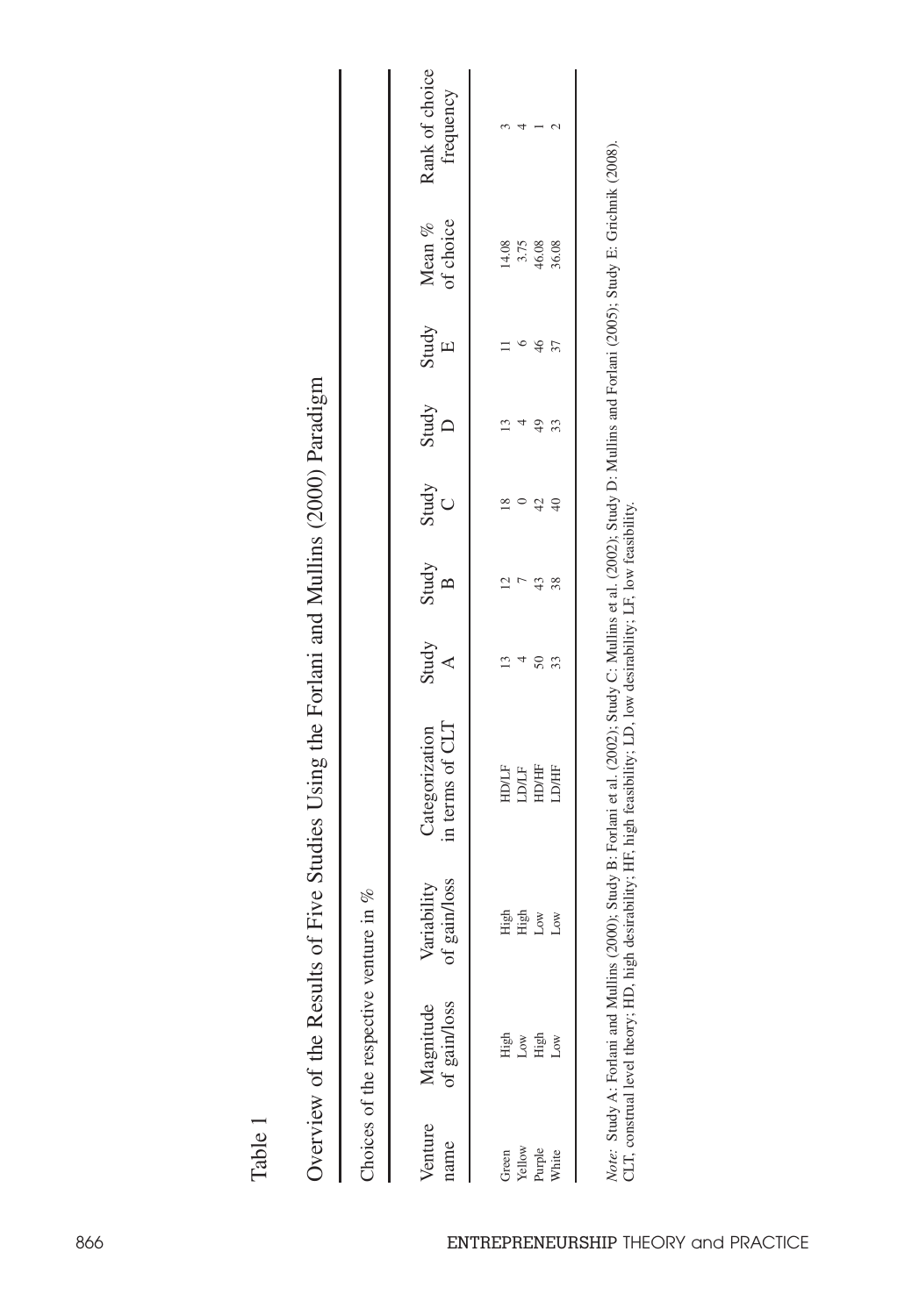The influence of entrepreneurs' temporal orientations on entrepreneurial outcomes, such as risk behavior or growth facilitation (e.g., Das & Teng, 1997; Fischer, Reuber, Hababou, Johnson, & Lee, 1997; West & Meyer, 1997), has been the subject of a number of studies in a special issue of *Entrepreneurship Theory and Practice* (Vol. 22, no. 2, 1997). This research has mainly investigated how entrepreneurs' future orientation affects entrepreneurial behavior. Future orientation in this conceptualization refers to an orientation that bridges a high temporal distance between the present and the future. Moreover, future orientation, and temporal orientation more generally, is a trait-like construct (Shipp, Edwards, & Lambert, 2009; Zimbardo & Boyd, 1999), i.e., individuals differ in the extent of their dispositional attention or focus on the future, present, or past. While the concept of temporal orientation describes which points in time individuals focus on, temporal distance refers to the gap between the experienced present and a particular point in time.

The temporal concept that is most closely related to temporal distance is the concept of temporal depth. Temporal depths are defined as "the temporal distances that individuals and collectives typically consider when contemplating events that have happened, may have happened, or may happen" (Bluedorn & Martin, 2008, p. 3). Thus, the temporal depth of an individual refers to the amount of temporal distance an individual considers when thinking about the near or distant future or past. While the concept of temporal depth describes a relatively stable individual view of what constitutes the near or distant past or future, temporal distance, in contrast, refers to the lag or length *per se*, independent from what individuals regard as the near or distant past or future. The concepts are similar in that they pertain to a certain time lag from the immediately experienced present. However, while the focus of the temporal depth concept is more on the individuals' calibration of temporal distances for different near or distant points in time, the focus of the temporal distance concept is on the general time lag, independent from individual considerations.

The concept of temporal tension describes the link between the present and future events that are not yet manifest (Bird, 1988). The farther away an event lies in the future, the higher is the uncertainty and temporal tension when trying to imagine this future point in time in the present (Bird). Increasing temporal distance between the present and the future thus may increase perceived temporal tension.

Windows of opportunity are defined as time periods within which opportunities are "hot" and can be exploited (Busenitz & Barney, 1997). Windows of opportunity can be narrow, requiring entrepreneurs to make quick decisions, or wider open, leaving more time for deliberate decision making (e.g., Hambrick & Crozier, 1985; Mitchell & Shepherd, 2010; Stevenson & Gumpert, 1985). In the context of windows of opportunity, high temporal distance between the present and the closing of the window is usually given if the window is wide, whereas low temporal distance between the present and the window closing is usually on hand if the window of opportunity is narrow.

Finally, research on the timing of entrepreneurial behavior aims at identifying points in time when particular entrepreneurial activities (e.g., end of exploration) should be performed (e.g., Choi, Lévesque, & Shepherd, 2008; Douglas & Shepherd, 2002; Lévesque, Minniti, & Shepherd, 2009; Lichtenstein, Carter, Dooley, & Gartner, 2007). Temporal distance is related to this concept as it describes the perceived distance between a present action (e.g., exploration) and the planned beginning of a next stage (e.g., exploitation) in the entrepreneurial process. In other words, the concept of temporal distance is relevant for the future timing of events, since individuals have to mentally bridge different temporal distances when thinking about the timing of future events.

In summary, while there has been research on multiple time-related concepts in the field of entrepreneurship, there is as yet no empirical study directly investigating how temporal distances shape cognitions in the context of opportunity evaluation and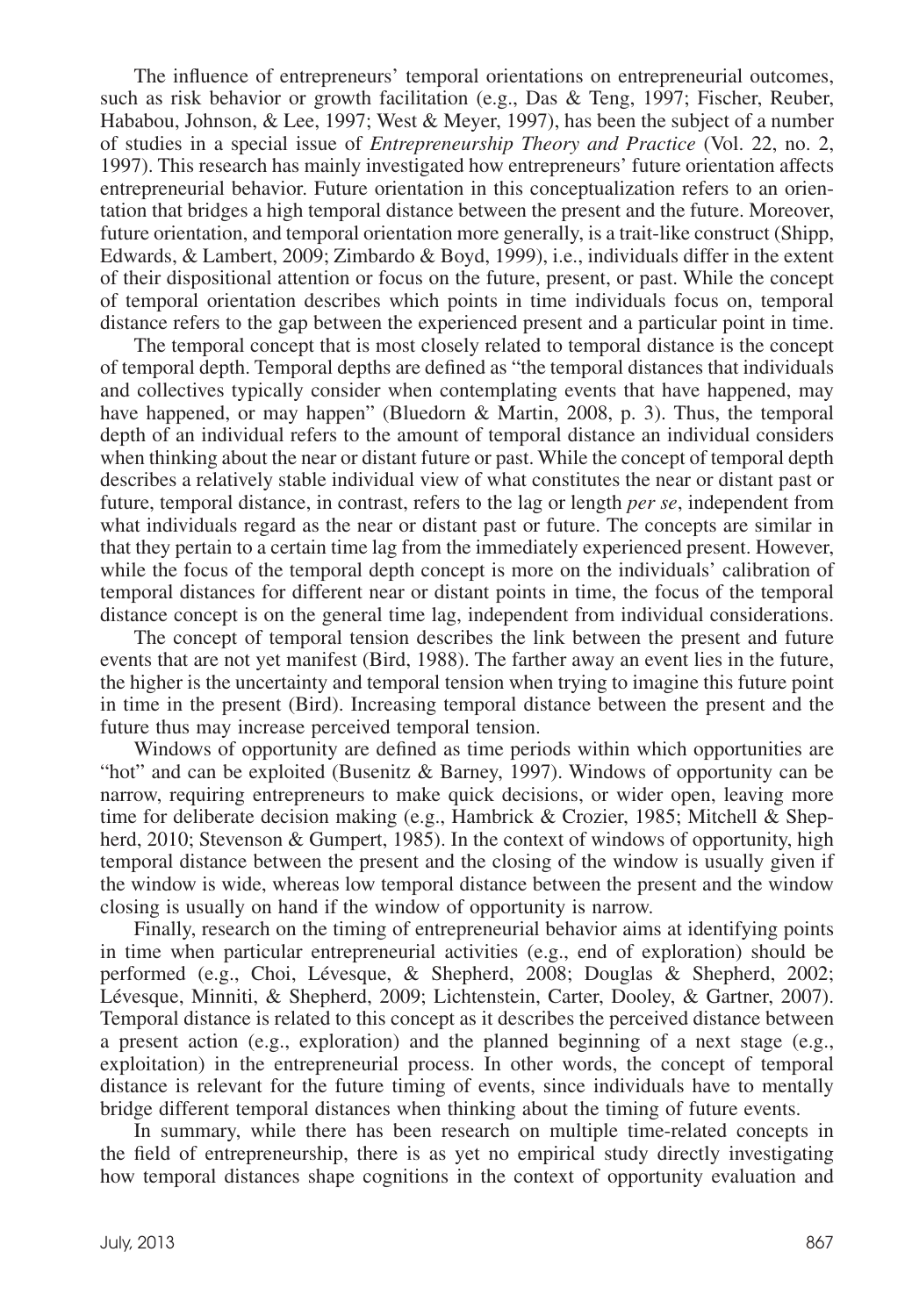exploitation. In the following section, we use CLT as a theoretical framework to test the idea that the influence of an entrepreneurial opportunity's desirability and feasibility on entrepreneurs' evaluation and exploitation intentions may be moderated by the temporal distance between the phases of evaluation and exploitation.

## **Hypotheses Development**

In line with previous conceptualizations of the entrepreneurial opportunity (e.g., Haynie et al., 2009; Mitchell & Shepherd, 2010), we investigate desirability and feasibility as an opportunity's central characteristics. Integrating CLT research (e.g., Liberman & Trope, 1998) with entrepreneurial opportunity research, we further argue that entrepreneurs will form relatively abstract, high-level construals of the desirability aspects of an opportunity (e.g., potential value or profit), whereas they will form relatively concrete, low-level construals of the feasibility aspects of an opportunity (e.g., competitiveness of target market).

When entrepreneurs evaluate an opportunity, they make evaluations for the future (Haynie et al., 2009). Thus, opportunity evaluation has to be made a longer or shorter time period before the actual exploitation can be started. As described earlier, CLT posits that temporal distance (i.e., near vs. distant future) moderates the influence of desirability and feasibility on preference judgments (Liberman & Trope, 1998; Trope & Liberman, 2010). Hence, building on CLT, we argue that in the entrepreneurial evaluation process, desirability and feasibility concerns will systematically yield changes in opportunity evaluation as a function of temporal distance. Specifically, we propose that the effect of desirability, compared with the effect of feasibility, should increase with increasing temporal distance between the present moment of evaluation and the future point in time in which the opportunity can be exploited. Similarly, the effect of feasibility, compared with the effect of desirability, should decrease with increasing temporal distance from the point in time of opportunity exploitation. Therefore, by applying CLT to established conceptualizations of the entrepreneurial opportunity, we propose the following temporal distance ¥ opportunity desirability/feasibility interaction hypothesis for opportunity evaluation:

**Hypothesis 1:** An opportunity's desirability will have a stronger influence on (potential) entrepreneurs' opportunity evaluation in the distant future rather than in the near future, whereas feasibility will have a stronger influence on (potential) entrepreneurs' opportunity evaluation in the near future rather than in the distant future.

Opportunity evaluation and exploitation intentions are closely linked: if individuals evaluate an entrepreneurial opportunity positively, they should also hold higher exploitation intentions, whereas negative opportunity evaluation should entail lower levels of exploitation intentions. However, both concepts are commonly regarded as distinct phases of the entrepreneurial process (Ardichvili et al., 2003; Shane, 2003; Shane & Venkataraman, 2000). In order to follow the distinction between evaluation and exploitation, which is commonly made in the theoretical framework of the individual–opportunity nexus (Shane), our empirical investigation assesses both opportunity evaluation and exploitation intentions separately. Since evaluation and exploitation intentions are closely associated, we expect that the impact of an opportunity's desirability and feasibility on exploitation intentions will similarly be moderated by temporal distance. Therefore, we propose:

**Hypothesis 2:** An opportunity's desirability will have a stronger influence on (potential) entrepreneurs' opportunity exploitation intentions in the distant future rather than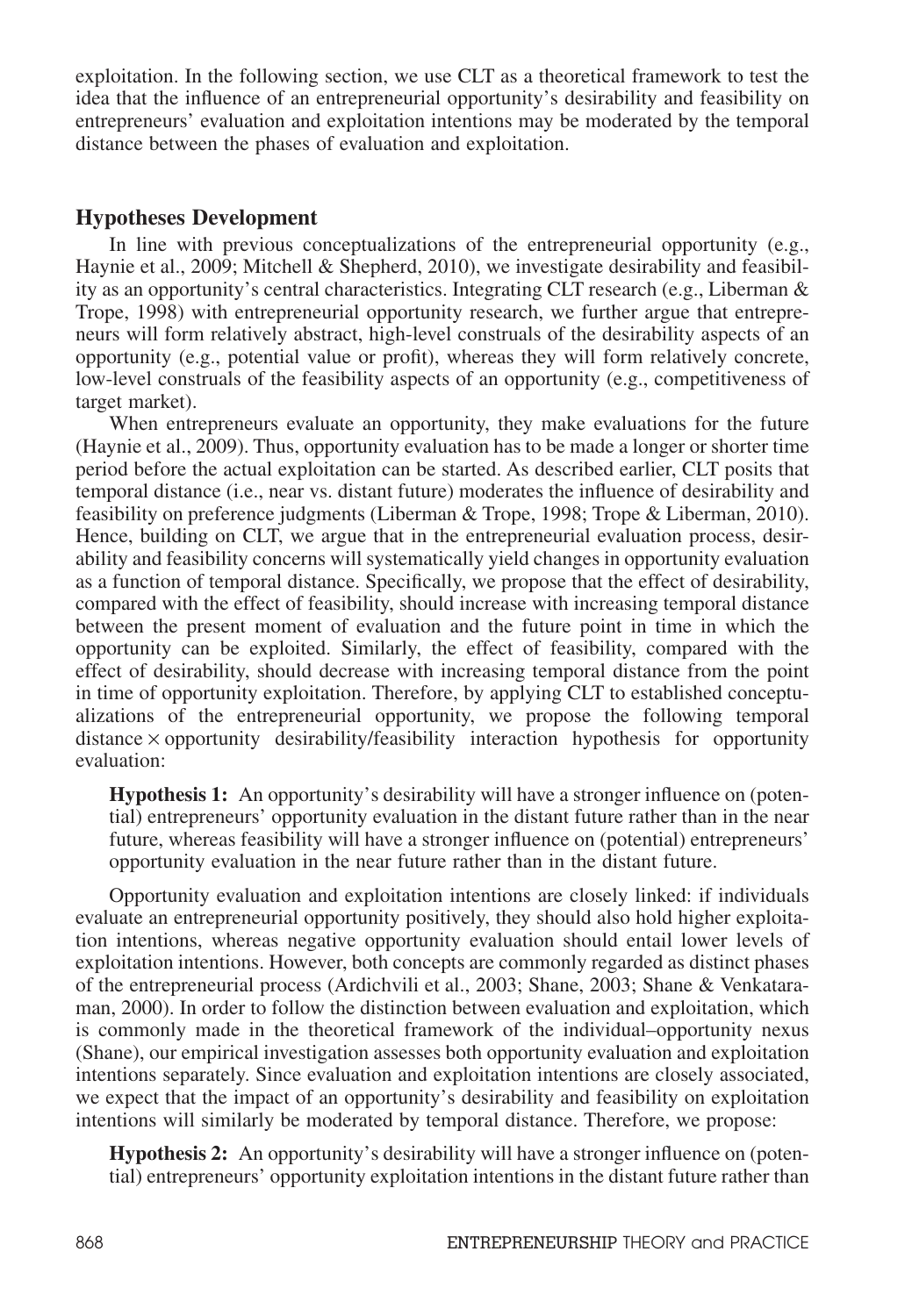in the near future, whereas feasibility will have a stronger influence on (potential) entrepreneurs' opportunity exploitation intentions in the near future rather than in the distant future.

As stated earlier, evaluation and exploitation are commonly conceptualized as being closely associated. In line with previous research (e.g., Sarason, Dean, & Dillard, 2006; Shane & Venkataraman, 2000; Welpe, Spörrle, Grichnik, Michl, & Audretsch, 2012), we argue that opportunity evaluation precedes opportunity exploitation intentions, since, from a logical point of view, a decision maker cognitively first ascribes a certain value to an opportunity before making behavior-oriented exploitation decisions. It is rather implausible to assume that in a highly reasoning-based process, such as entrepreneurial decision making, entrepreneurs will decide to exploit an opportunity before appraising it. Thus, in line with this proposed sequence (e.g., Welpe et al.), we derive a mediation hypothesis. In particular, we propose that the interaction of the opportunity's characteristics (i.e., opportunity desirability/feasibility  $\times$  temporal distance interaction) does not directly affect exploitation decisions, but instead influences the evaluation of an entrepreneurial opportunity, which in turn leads to the formation of exploitation intentions. Therefore:

**Hypothesis 3:** The influence of the opportunity desirability/feasibility  $\times$  temporal distance interaction on exploitation intentions will be mediated by opportunity evaluation.

### **Methodology and Results**

In order to test hypotheses 1, 2, and 3, we conducted two experiments. First, we ran a pilot experiment with student participants (Study 1) to establish the hypothesized interaction effect between temporal distance and opportunity desirability/feasibility. Second, to provide the actual test of our hypotheses, we conducted our experiment in a sample of entrepreneurs (Study 2). The experimental design was similar in both the pilot and the final study. In the following, we will first describe the experimental design and procedure of both experimental studies, after which we will report the results of the two studies separately.

#### **Experimental Design and Procedure**

Both the pilot experiment as well as the actual experiment with entrepreneurs were questionnaire experiments and applied the same experimental design. The experiment was based on a  $2 \times 2$  (high desirability/low feasibility vs. low desirability/high feasibility  $\times$ near future vs. distant future) between-subjects design. Participants were randomly assigned to one of the four resulting experimental conditions. Similar to Mitchell and Shepherd (2010), we used vignettes to present the experimentally manipulated scenarios. Participants were asked to attentively read the vignette describing the respective entrepreneurial scenario and to vividly imagine themselves in the given situation before providing their answers.

Following Todorov, Goren, and Trope (2007; see also Liviatan, Trope, & Liberman, 2008), we did not implement the fully crossed experimental design (i.e., we omitted the high–high and low–low desirability/feasibility conditions) as the aim of this research was to directly examine the prediction of whether the effect of desirability (feasibility),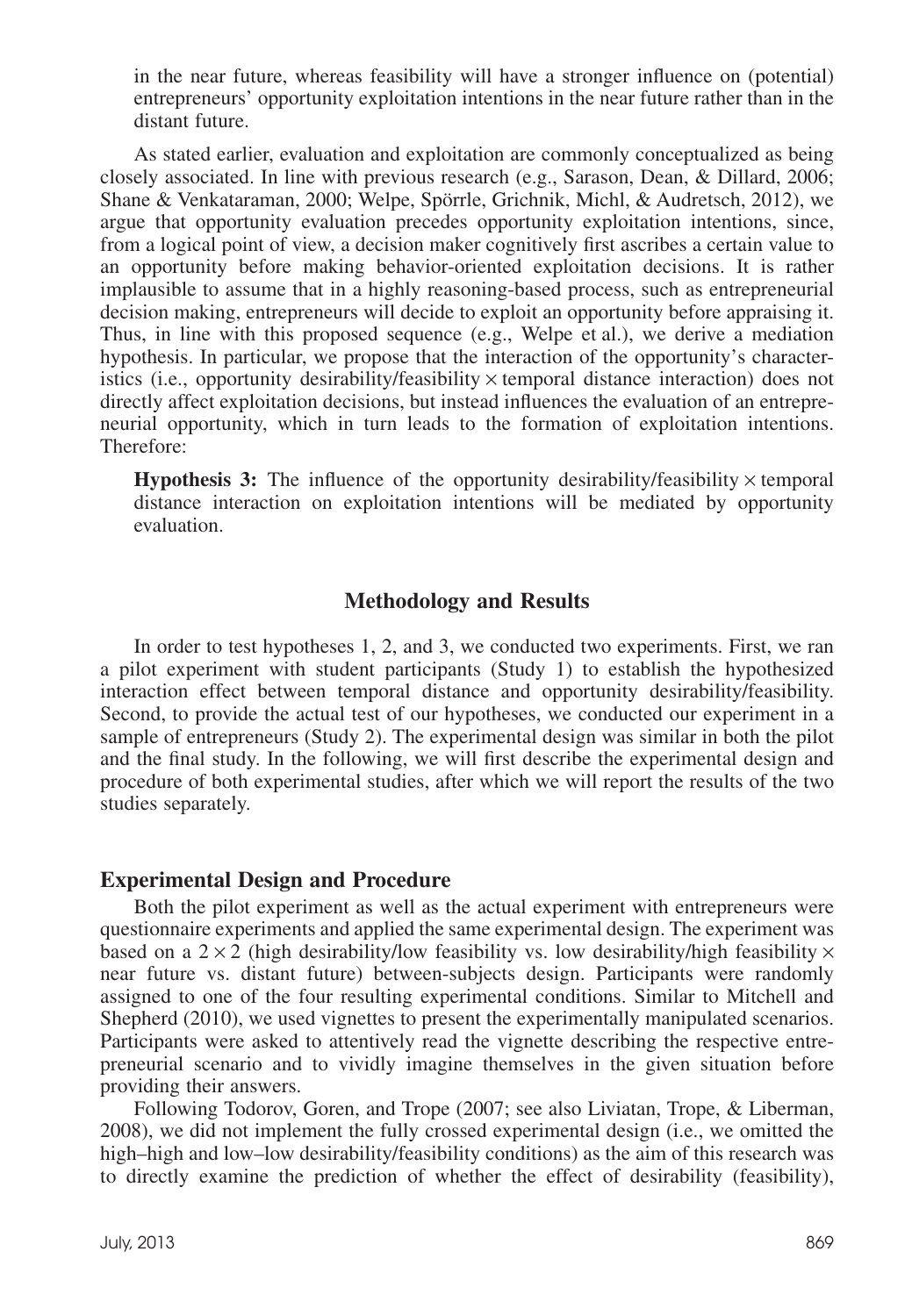compared with the effect of feasibility (desirability), would increase with increasing (decreasing) temporal distance. This prediction is tested by examining a mixed opportunity characteristics (i.e., high desirability/low feasibility and low desirability high feasibility)  $\times$  temporal distance interaction (see also Liberman & Trope, 1998).

In line with Trope and Liberman (2003), the entrepreneurial opportunity's desirability and feasibility were each represented by two different aspects of the opportunity. Since desirability is conceptualized as the value of an action's end, we manipulated desirability with two ends-related attributes of the entrepreneurial opportunity: potential for profit (high vs. low) and product attractiveness (high vs. low). In the high desirability condition, both attributes (i.e., profit margin and product attractiveness) were high, whereas in the low desirability condition, both were low. Similarly, because feasibility represents the amount of effort one needs to invest for that opportunity to materialize, we manipulated feasibility by two means-related attributes of the entrepreneurial opportunity: target market situation (less competitive vs. highly competitive) and the founder's seed capital required (high vs. low). In the high feasibility condition, the target market situation was less competitive and the required own seed capital investment was low, whereas in the low feasibility condition, the target market situation was highly competitive and the required own seed capital investment was high.

Temporal distance (near vs. distant future) was manipulated by the anticipated date of venture foundation. In the near future condition, participants were informed that the venture would start in a month's time. In the distant future condition, the venture was alleged to start in a year's time. These two temporal distances (i.e., one month's time as the near future condition vs. one year's time as the distant future condition) were chosen on the basis of two sources. First, we base our temporal distance manipulations on a recent study on temporal depths (Bluedorn & Martin, 2008) that calibrated entrepreneurs' temporal distances for the short-term, midterm, and long-term future. The results demonstrated that entrepreneurs regard the short-term future as about 1 month ahead, the midterm future as 3–6 months ahead, and the long-term future as about 3 years ahead. Accordingly, we chose 1 month as our near future condition and 1 year as our distant future condition because the latter falls between what entrepreneurs regard as the midterm and the long-term future and therefore can be considered as the relatively distant future. Second, we chose these operationalizations in order for our study to be comparable to previous research within the CLT framework that has employed similar temporal distance operationalizations (e.g., Borovoi, Liberman, & Trope, 2010; Freitas, Langsam, Clark, & Moeller, 2008).

## **Study 1**

*Participants.* Our sample  $(n = 195)$  consisted of students with a management and/or engineering background recruited from a large German university of technology (mean age  $= 24.16$  years, ranging from 20 to 45 years, standard deviation  $[SD] = 3.32$  years; 50% were female).

*Dependent Variables.* Venture evaluation was assessed using three items (Cronbach's  $\alpha$  = .90) to be rated on 11-point Likert-type scales ranging from 0 "not at all" to 10 "extremely" (sample item: "In your opinion, how attractive is the given entrepreneurial opportunity?"). The items were adapted from Spörrle, Breugst, and Welpe (2009). Similarly, venture exploitation intentions were measured by means of three analogous items  $(\alpha = .89;$  sample item: "How likely is it that you would join this startup as a co-founder?").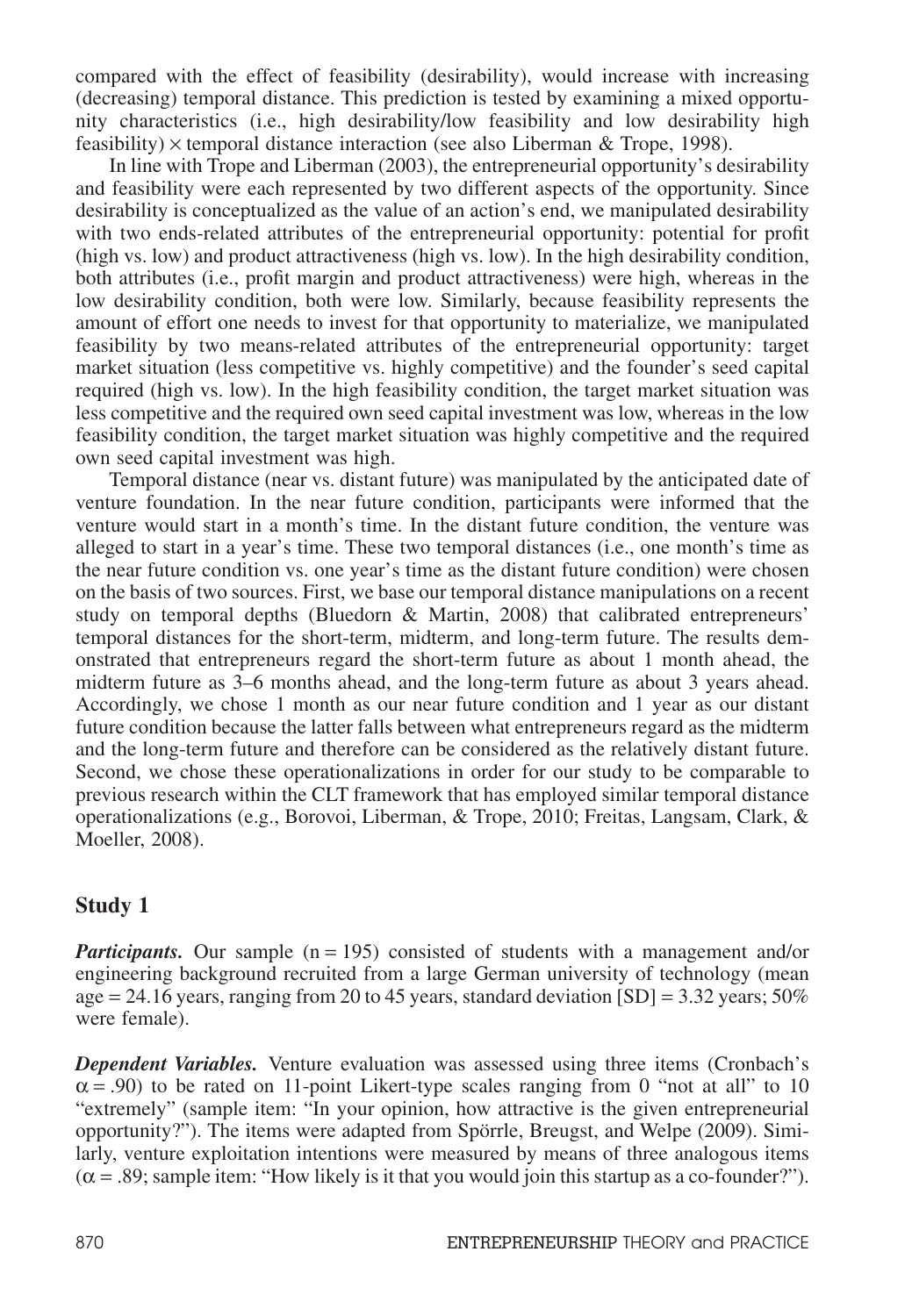To validate our dependent variable measurement scales and examine whether the items actually load on the intended constructs, we subjected the three evaluation and three exploitation intention items to an exploratory factor analysis (principal axis factoring with promax oblique rotation) extracting two factors. We then examined the factor loadings of the resulting pattern matrix. Since the loadings indicated that one evaluation item exhibited a high loading (.68) on the exploitation intention factor, we decided to remove this item, which left us with two evaluation and three exploitation intention items. The remaining evaluation and exploitation items loaded highly on their respective construct ( $\geq$ .73), but not on the other construct ( $\leq$ .16; also, using the original three evaluation items in our analyses did not change the results reported here). To cross-validate these results in a more stringent test, we subjected the remaining items to a confirmatory factor analysis (CFA). In particular, we compared a model with all items loading on one latent factor (one-factor model) with a model where the two evaluation items load on one latent variable and the three exploitation items load on a second latent factor (two-factor model). Confirming the validity of our empirical separation of evaluation and exploitation, the two-factor model  $(\chi^2[4] = 4.42, p = .35;$  goodness of fit index  $[GFI] = .99$ ; comparative fit index  $[CFI] = 1.00$ ; root mean square error of approximation [RMSEA] = .02; standardized root mean square residual [SRMR] = .01) indicates superior fit over the one-factor model ( $\chi^2$ [5] = 93.33, *p* < .001; GFI = .81; CFI = .89; RMSEA = .30; SRMR = .05) as indicated by the fit indices (Hu  $\&$ Bentler, 1999).

*Control Variables.* Due to its influence on venture evaluation and exploitation intentions (Keh et al., 2002; Stewart & Roth, 2001), we controlled for risk propensity by using a five-item risk-style scale (Mullins & Forlani, 2005). Self-efficacy was included as a second covariate as it plays an important role in forming evaluation and exploitation intentions (Krueger et al., 2000). Although equally appropriate, we did not use a specific measure of entrepreneurial self-efficacy (e.g., Chen, Greene, & Crick, 1998) because our participants all had about the same level of acquaintance with entrepreneurship through their education. We, therefore, expected entrepreneurial self-efficacy to have considerably less variance than general self-efficacy and, hence, decided to use the more general self-efficacy construct (cf. Strobel, Tumasjan, & Spörrle, 2011). Self-efficacy was assessed using the general self-efficacy scale by Schwarzer and Jerusalem (1995) consisting of 10 items to be rated on four-point scales ( $\alpha$  = .91). Third, we controlled for general entrepreneurial attitude (i.e., the extent to which entrepreneurship is in accordance with an individual's life goals) because it has been demonstrated to be an important prerequisite of entrepreneurial intentions (Krueger, 1993; Spörrle et al., 2009). Entrepreneurial attitude was measured by four items ( $\alpha$  = .91) to be rated on 11-point scales (sample item: "How important is it for you to become an entrepreneur?"). Finally, self-estimated general entrepreneurial knowledge was included as a control variable due to its crucial role in the consideration of entrepreneurial opportunities (Baron, 2006). Entrepreneurial knowledge was measured by four items to be rated on five-point scales ( $\alpha = .82$ ; sample item: "How much knowledge do you have about how to start a venture?").

*Experimental Results.* In order to test for our hypothesized interaction effect between temporal distance and opportunity desirability/feasibility on evaluation (hypothesis 1) and exploitation intentions (hypothesis 2), we ran multiple block-wise entry ordinary least squares regressions with all experimental variables and control variables as predictors of venture evaluation and exploitation intentions. Table 2 displays the regression results for evaluation (left) and exploitation intentions (right).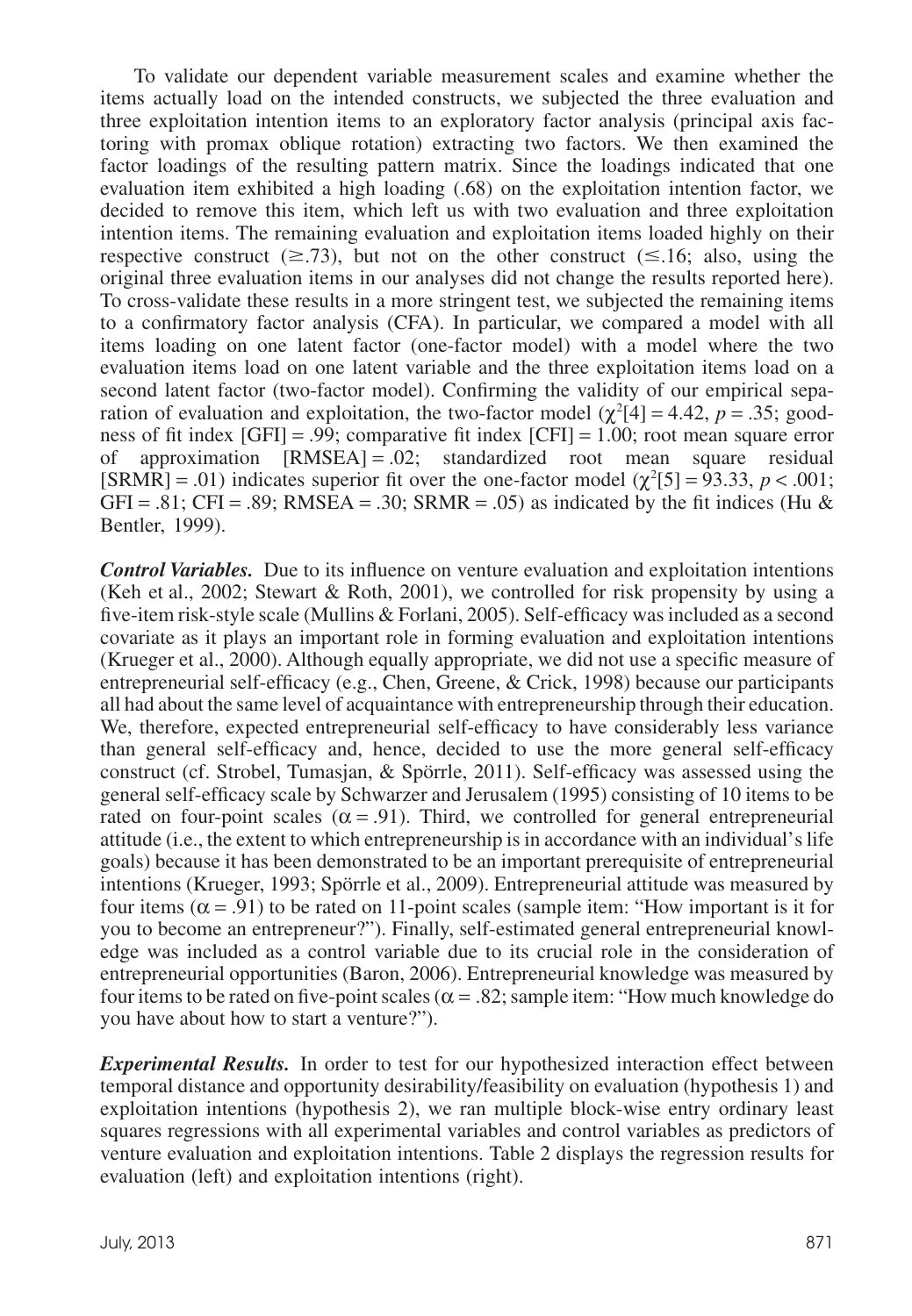|                                                                 |               |           | Evaluation    |           |               |           | Exploitation intentions |           |
|-----------------------------------------------------------------|---------------|-----------|---------------|-----------|---------------|-----------|-------------------------|-----------|
|                                                                 | Step 1        |           | Step 2        |           | Step 1        |           | Step 2                  |           |
|                                                                 | $B^{\dagger}$ | <b>SE</b> | $B^{\dagger}$ | <b>SE</b> | $B^{\dagger}$ | <b>SE</b> | $B^{\dagger}$           | <b>SE</b> |
| Age                                                             | $-.03$        | .07       | .01           | .06       | .01           | .07       | .04                     | .06       |
| Gender                                                          | $-.02$        | .07       | $-.06$        | .06       | $-.02$        | .07       | $-.05$                  | .06       |
| Risk propensity                                                 | .13           | .08       | .10           | .06       | $.17*$        | .07       | $.15*$                  | .06       |
| Self-efficacy                                                   | .10           | .08       | .09           | .07       | .03           | .08       | .02                     | .07       |
| Entrepreneurial attitude                                        | .12           | .09       | .08           | .07       | .45           | .08       | $.41***$                | .07       |
| Entrepreneurial knowledge                                       | .03           | .09       | .08           | .07       | $-.15$        | .08       | $-.11$                  | .07       |
| Opportunity desirability/feasibility                            |               |           | $.56***$      | .06       |               |           | $.42***$                | .06       |
| Temporal distance                                               |               |           | .04           | .06       |               |           | .05                     | .06       |
| Opportunity desirability/feasibility $\times$ temporal distance |               |           | $.13*$        | .06       |               |           | $.14**$                 | .06       |
| $F$ -value                                                      | $3.21**$      |           | 14.84***      |           | 9.09***       |           | 14.93***                |           |
| $R^2$                                                           | .09           |           | .42           |           | .23           |           | .42                     |           |
| $R_{\rm adj}^2$                                                 | .06           |           | .39           |           | .20           |           | .39                     |           |

# Regression Results for Evaluation and Exploitation Intentions (Study 1)

 $* p < .05; ** p < .01; ** p < .001.$ 

*Note:* † Due to prior standardization of all predictor variables all B coefficients can be interpreted as standardized regression coefficients.

Analyses of tolerance values (>.53) and condition indices (<3.00) do not indicate problematic multicollinearity of independent variables. Inspection of residuals does not indicate heteroscedasticity (Breusch–Pagan/Cook–Weisberg test and White test not significant, all *p*s > .20).

SE, standard error.

In the first step, we entered all control variables. In the second step, we entered our experimental variables, i.e., opportunity desirability/feasibility, temporal distance, and the opportunity desirability/feasibility  $\times$  temporal distance interaction term, to test whether the influence of desirability and feasibility on evaluation changes depending on temporal distance. In the regression equation predicting evaluation, there was a significant main effect of opportunity desirability/feasibility ( $\beta = .56$ ,  $p < .001$ ), indicating that, overall, the high desirability/low feasibility opportunity was evaluated more positively than the low desirability/high feasibility opportunity. There was no main effect of temporal distance, indicating that, in line with CLT, temporal distance per se (i.e., independent of opportunity desirability/feasibility) had no impact on evaluation. Most importantly, and in line with hypothesis 1, there was a significant effect of the opportunity desirability/ feasibility  $\times$  temporal distance interaction ( $\beta = .13$ ,  $p < .05$ ), indicating that the influence of opportunity desirability/feasibility on venture evaluation changed with temporal distance: the opportunity characterized by high desirability/low feasibility was evaluated higher in the distant future  $(M = 6.14, SD = 1.99)$  than in the near future  $(M = 5.64,$  $SD = 1.88$ ), whereas the opposite holds for the low desirability/high feasibility opportunity (distant:  $M = 3.23$ ,  $SD = 1.87$ ; near:  $M = 3.72$ ,  $SD = 1.87$ ; see Table 3). Correspondingly, temporal distance (near vs. distant) caused significantly opposing effects in evaluation for the high desirability/low feasibility vs. low desirability/high feasibility opportunities,  $z = 2.54$ ,  $p < .01$ .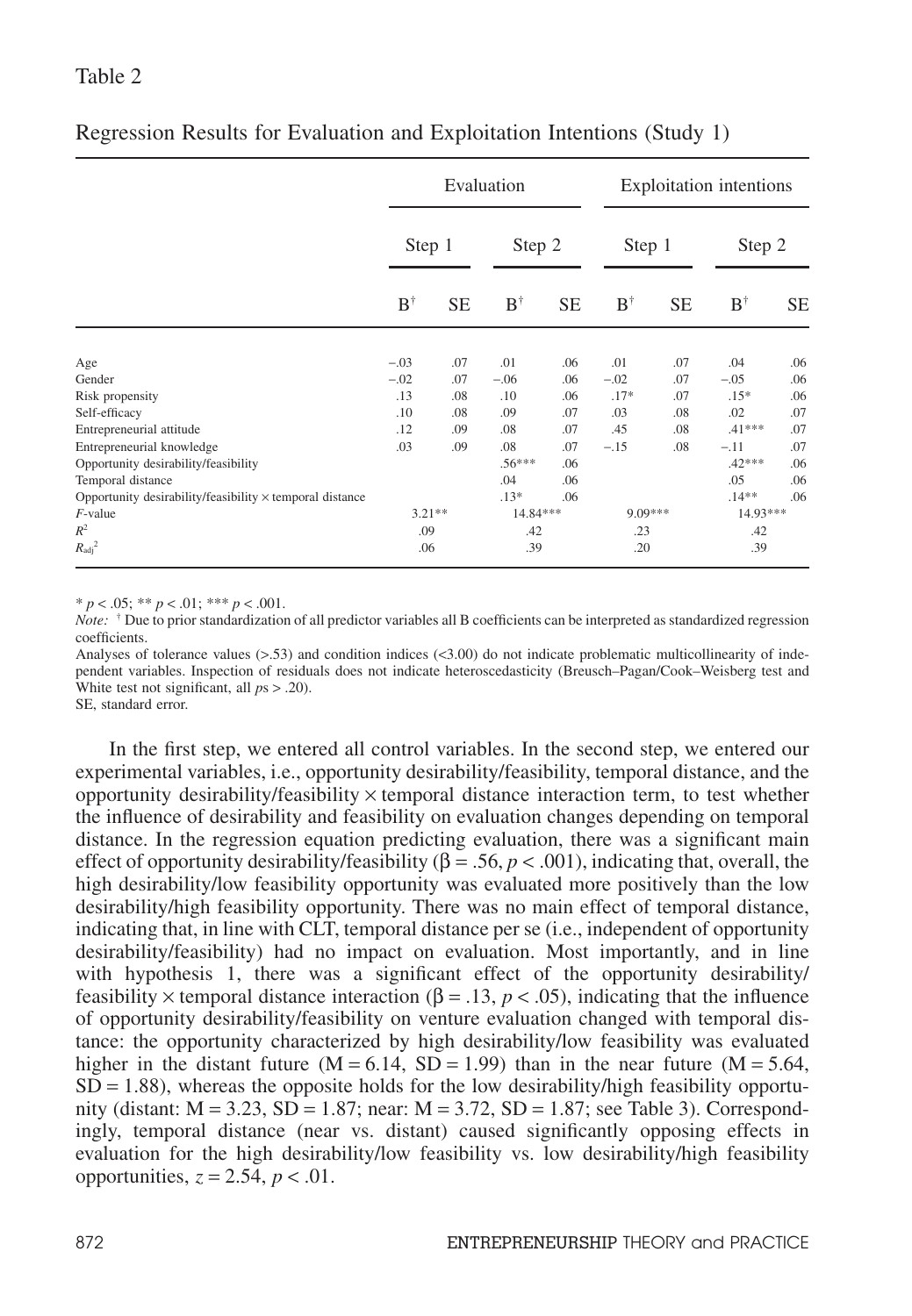| r      |  |
|--------|--|
| ¢      |  |
| ٣      |  |
| ٢      |  |
| $\sim$ |  |

Means and Standard Deviations for Evaluation and Exploitation in the Two Temporal Distance Conditions (Study 1 and Means and Standard Deviations for Evaluation and Exploitation in the Two Temporal Distance Conditions (Study 1 and Study 2)

|                                                     |      |             |        | Evaluation     |                                  |             |              |                | Exploitation |                                        |
|-----------------------------------------------------|------|-------------|--------|----------------|----------------------------------|-------------|--------------|----------------|--------------|----------------------------------------|
|                                                     |      | Near future |        | Distant future |                                  | Near future |              | Distant future |              |                                        |
| Venture option                                      | ⋝    | <b>GS</b>   | $\geq$ | <b>GS</b>      | $t$ -test                        | $\geq$      | $_{\rm{SD}}$ | $\geq$         | $_{\rm{SD}}$ | t-test                                 |
| Study 1                                             |      |             |        |                |                                  |             |              |                |              |                                        |
| High desirability/low                               | 5.64 | 1.88        | 6.14   | 1.99           | $t(96) = 2.08, p = .02, d = .42$ | 5.29        | 2.21         | 5.85           | 2.13         | $t(96) = 2.35$ , $p = .01$ , $d = .48$ |
| Low desirability/high<br>feasibility<br>feasibility | 3.72 | 1.87        | 3.23   | 1.64           | $t(95) = 1.21, p = .11, d = .25$ | 3.74        | 1.91         | 3.27           | 1.74         | $t(95) = 1.14, p = .13, d = .23$       |
| Study 2                                             |      |             |        |                |                                  |             |              |                |              |                                        |
| High desirability/low<br>feasibility                | 5.65 | 2.23        | 6.42   | 1.50           | $t(41) = 1.63, p = .06, d = .51$ | 4.91        | 2.35         | 5.79           | 1.72         | $t(41) = 1.75$ , $p = .04$ , $d = .55$ |
| Low desirability/high<br>feasibility                | 5.81 | 2.30        | 5.21   | 1.79           | $t(45) = 1.46, p = .08, d = .44$ | 6.23        | 2.69         | 5.75           | 2.03         | $t(45) = 1.19, p = .12, d = .35$       |
|                                                     |      |             |        |                |                                  |             |              |                |              |                                        |

*Note:* Study 1:  $n = 195$  management/engineering students; Study 2:  $n = 88$  entrepreneurs. SD, standard deviation. *Note:* Study 1: n = 195 management/engineering students; Study 2: n = 88 entrepreneurs. SD, standard deviation.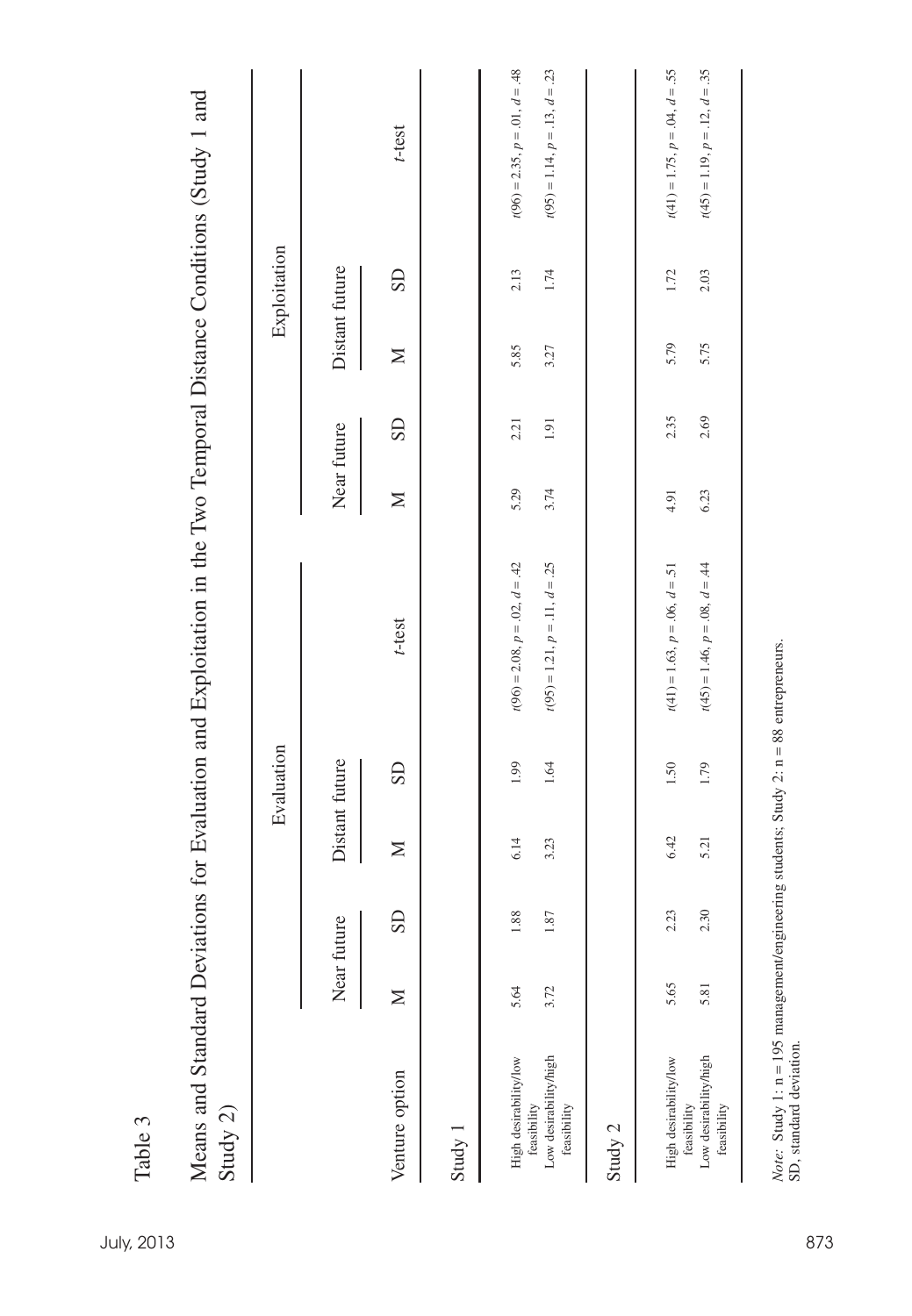Figure 2

Opportunity Desirability/Feasibility  $\times$  Temporal Distance Interaction Effect for Venture Evaluation (Upper Panel) and Venture Exploitation (Lower Panel; Study  $1$ <sup>1</sup>



*Note*: <sup>1</sup> Variables are standardized.

Figure 2 depicts the resulting interaction effect. As can be seen in the upper panel of Figure 2, the high desirability/low feasibility opportunity was evaluated more favorably in the distant future than in the near future, whereas the low desirability/high feasibility opportunity was rated more favorably in the near future than in the distant future. Thus, in line with our predictions, the present results demonstrate that temporal distance functions as a moderator of the impact of the opportunity's desirability and feasibility on venture evaluation.

Similarly, to test hypothesis 2, we examined the opportunity desirability/ feasibility  $\times$  temporal distance interaction term as a predictor of exploitation intentions (Table 2). In line with hypothesis 2, the interaction term was positive and significant  $(\beta = .14, p < .05)$ , indicating that participants' likelihood of venture exploitation changed with temporal distance (see lower panel of Figure 2): whereas for the opportunity characterized by high desirability/low feasibility participants indicated a higher likelihood of exploitation in the distant future ( $M = 5.85$ ,  $SD = 2.13$ ) than in the near future ( $M = 5.29$ ,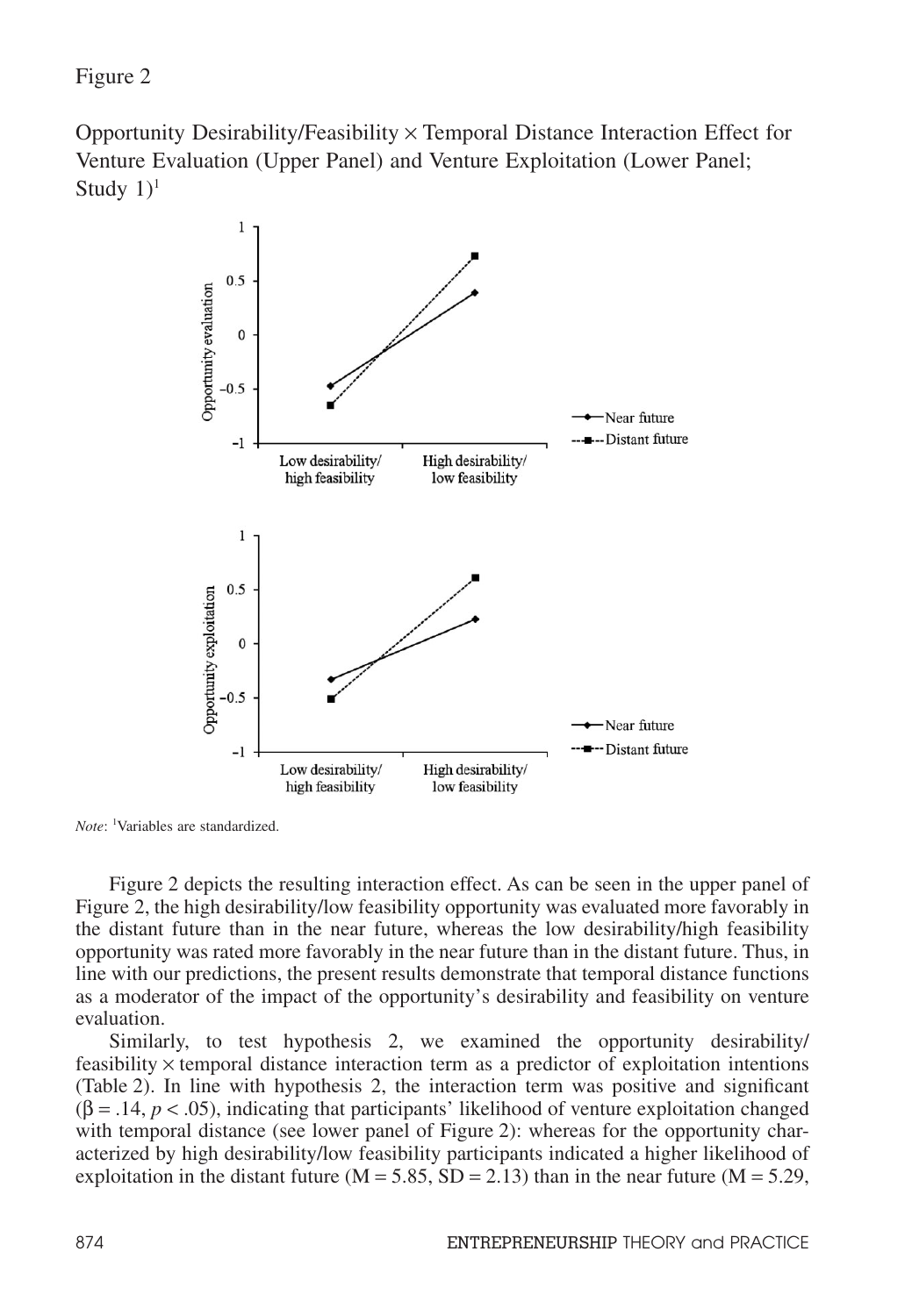Mediation Model Showing the Mediated Influence of the Opportunity Desirability/Feasibility  $\times$  Temporal Distance Interaction (Study 1)<sup>1</sup>



*Note*:  ${}^{1}c$  = Total effect of the venture option  $\times$  temporal distance interaction on venture exploitation when venture evaluation is not included as a mediator;  $c'$  = direct effect of the venture option  $\times$  temporal distance interaction on venture exploitation when venture evaluation is included as mediator. Point estimate of indirect effect (path  $a \times b$ ) = .09; bias corrected and accelerated 95% confidence interval (CI) (Bca CI [95%] ): .01 to .18 (based on 5000 bootstrap samples).

 $SD = 2.21$ ; the opposite was true for the low desirability/high feasibility opportunity (distant:  $M = 3.27$ ,  $SD = 1.74$ ; near:  $M = 3.74$ ,  $SD = 1.91$ ). In line with the results obtained for evaluation, temporal distance (near vs. distant) caused significantly opposing effects in exploitation intentions for high desirability/low feasibility vs. low desirability/ high feasibility opportunities,  $z = 3.01$ ,  $p < .01$  (see Table 3).

In summary, hypothesis 1 and hypothesis 2 are supported by the data. However, as can be seen in Figure 2, the differences between the near future and distant future conditions, although significant, are small. This result can in part be explained by the large main effect of desirability which indicates that, overall, the high desirability/low feasibility opportunity was preferred to the low desirability/high feasibility venture.

To test hypothesis 3, we performed a regression-based mediation analysis based on the procedures provided by Preacher and Hayes (2008) using 5000 bootstrap samples. We specified the interaction term (i.e., opportunity desirability/feasibility  $\times$  temporal distance) as the predictor, exploitation intentions as the dependent variable, and evaluation as the mediator variable, while all main effects as well as all control variables served as covariates (see Figure 3).

According to Shrout and Bolger (2002), mediation is present if the bootstrapped confidence interval of the point estimate of the indirect effect through the proposed mediator does not include zero. Supporting hypothesis 3, venture evaluation emerged as a significant mediator of the effect of the opportunity desirability/feasibility  $\times$  temporal distance interaction on exploitation likelihood (point estimate of indirect effect [path  $a \times b$ : .09, bias corrected and accelerated 95% confidence interval: .01 to .18). Overall, the significant prediction of exploitation by the opportunity desirability/feasibility  $\times$ temporal distance interaction (path c:  $\beta = .14$ ,  $p < .05$ ) no longer reached significance when evaluation was included as a mediator variable (path c':  $\beta = .04$ , not significant [ns]), supporting the presence of full mediation.

#### **Study 2**

The aim of the second study was to test our hypotheses in a sample of entrepreneurs thereby addressing the limitations of Study 1 and providing the actual test of our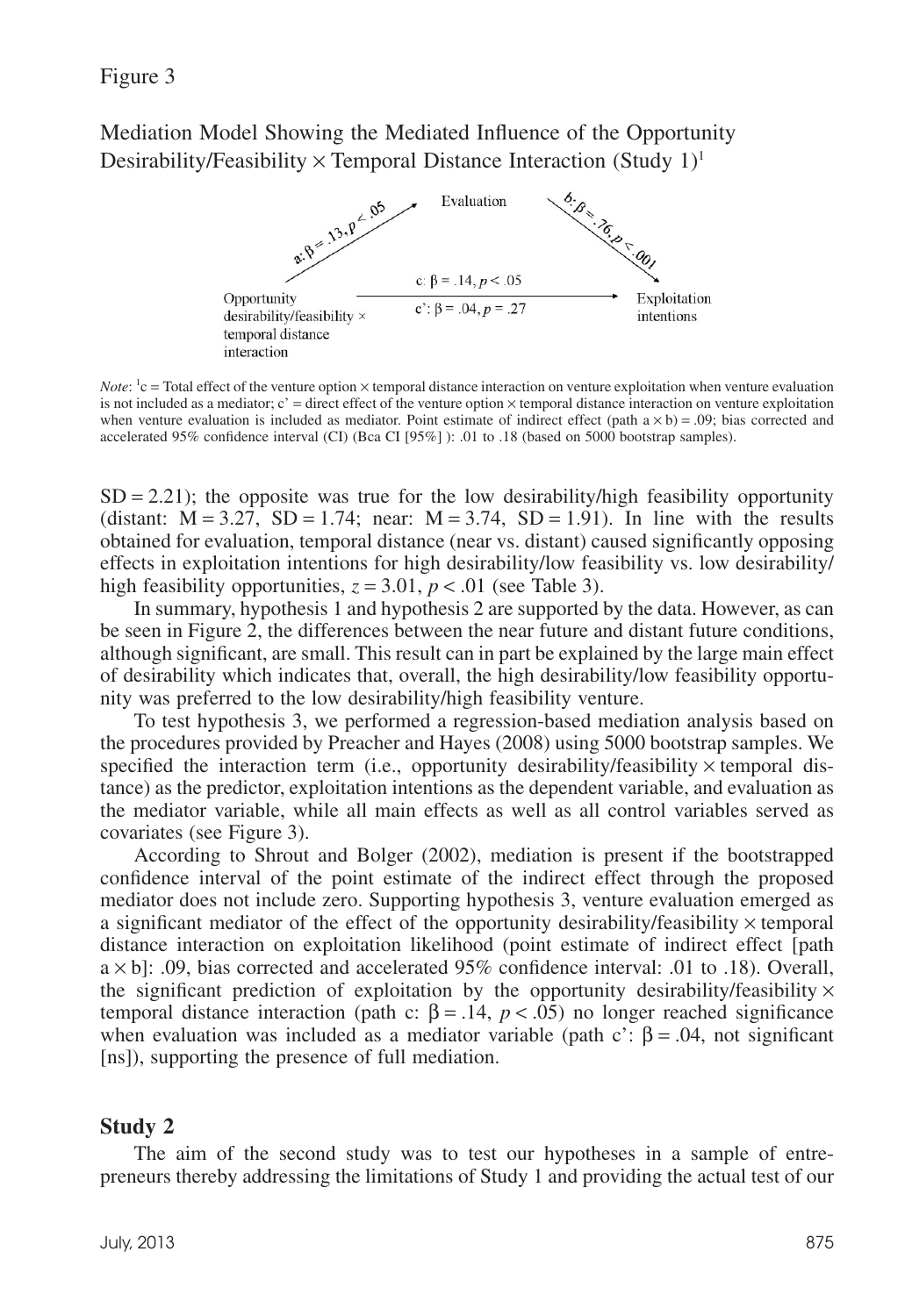hypotheses. Moreover, since it can be argued that our results are also influenced by participants' future orientation, we additionally controlled for participants' consideration of future consequences (Toepoel, 2010). Consideration of future consequences has been found to be a reliable individual difference characteristic reflecting how individuals weigh immediate and distant outcomes of behavior. It captures the extent to which individuals consider the future outcomes of their present behavior (Strathman, Gleicher, Boninger, & Edwards, 1994).

*Participants.* We collected data from  $n = 88$  entrepreneurs in Germany (aged 24–42;  $M = 34.84$  years,  $SD = 5.17$ ; 51% female) with different industry backgrounds mostly from the service sector (information technology/telecommunications: 25%, consulting/ finance/law: 23%, other services: 32%, media/entertainment: 10%, other: 10%). The entrepreneurs were recruited from a business-to-business online panel through a professional market research institute.

*Experimental Design and Procedure.* We employed the same  $2 \times 2$  (high desirability) low feasibility vs. low desirability/high feasibility  $\times$  near future vs. distant future) between-subjects design as in Study 1.

*Dependent Variables.* Venture evaluation was assessed by asking the participants to rate the attractiveness of the given entrepreneurial opportunity on an 11-point rating scale ranging from 0 "not at all" to 10 "extremely." We measured venture exploitation by asking the participants to indicate how strong their tendency would be to exploit this opportunity by joining this startup as a co-founder on a similar rating scale.

*Control Variables.* We controlled for the industry background of the entrepreneurs by asking for the extent to which their venture was or was not technology-focused on a 7-point Likert scale. Second, we controlled for self-estimated general entrepreneurial knowledge using four items (Cronbach's  $\alpha$  = .80) to be rated on 5-point rating scales (sample item: "How much knowledge do you have about how to manage a venture?"). Third, we controlled for future time orientation using the consideration of future consequences scale (Toepoel, 2010), which assesses how individuals weigh immediate and distant outcomes of their behavior by means of a 12-item measure ( $\alpha$  = .75) to be rated on 5-point scales.

*Experimental Results.* In order to test hypotheses 1 and 2, we used the same regression approach as in Study 1. The results of the regression analyses are presented in Table 4 (left: evaluation; right: exploitation).

After entering our control variables in the first step, the experimental variables were inserted in the second step (Table 4). In line with hypothesis 1, the opportunity desirability/feasibility  $\times$  temporal distance interaction ( $\beta = .22$ ,  $p < .05$ ) was significant, demonstrating that evaluation changed with temporal distance: the high desirability/low feasibility opportunity was rated more favorably in the distant future  $(M = 6.42)$ ,  $SD = 1.50$ ) than in the near future (M = 5.65, SD = 2.23), whereas the low desirability/ high feasibility opportunity was evaluated more favorably in the near future  $(M = 5.81$ ,  $SD = 2.30$ ) than in the distant future  $(M = 5.21, SD = 1.79$ ; see Table 3). We detected significantly opposing effects of temporal distance on evaluation for the two different desirability/feasibility conditions,  $z = 2.38$ ,  $p < .01$ . This interaction effect is displayed in Figure 4 (upper panel).

In line with hypothesis 2, we found a likewise significant opportunity desirability/  $f$ easibility  $\times$  temporal distance interaction effect when predicting exploitation intentions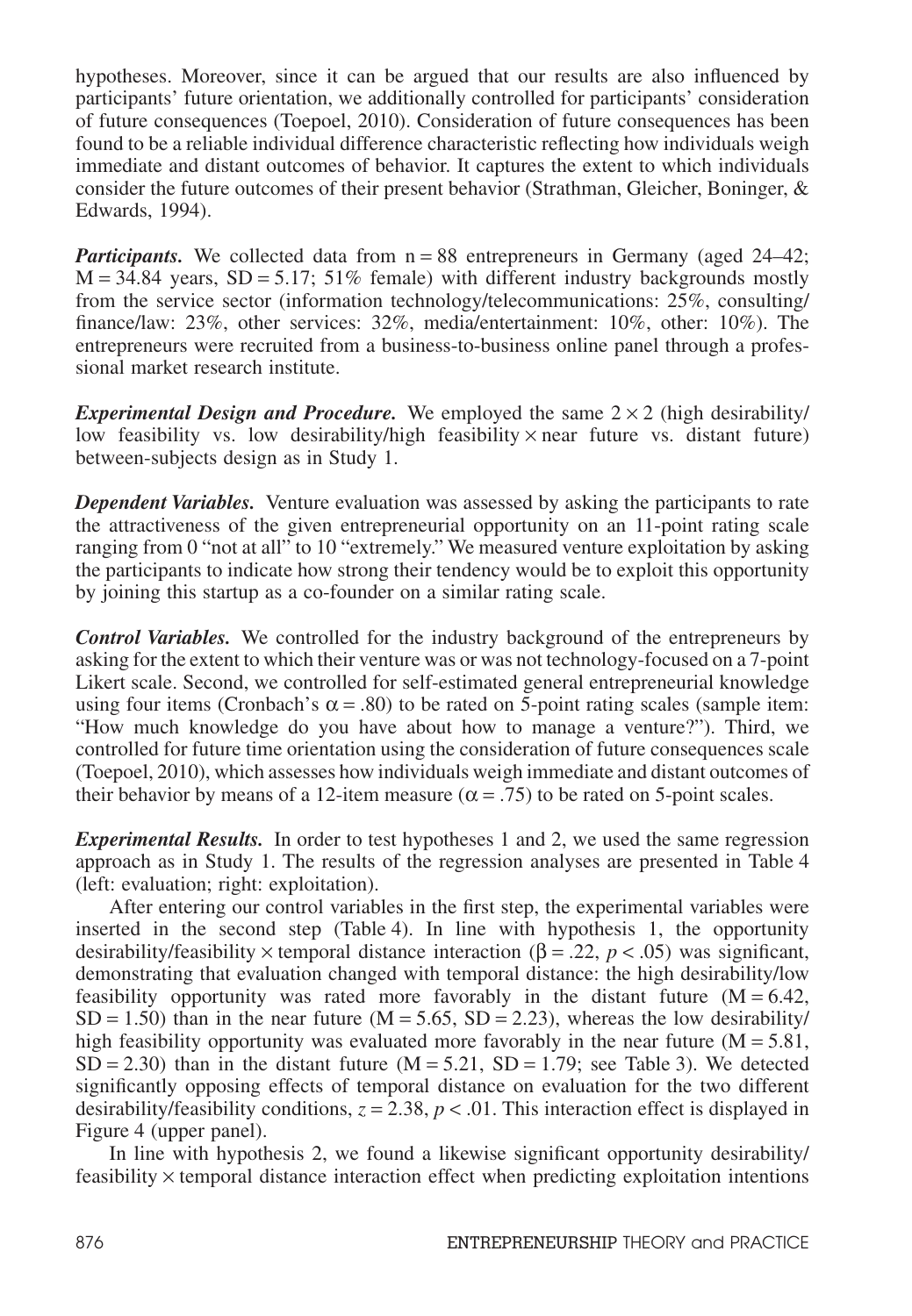|                                                          |                |               | Evaluation        |            |                 |            | <b>Exploitation Intentions</b> |            |
|----------------------------------------------------------|----------------|---------------|-------------------|------------|-----------------|------------|--------------------------------|------------|
|                                                          | Step 1         |               | Step 2            |            | Step 1          |            | Step 2                         |            |
|                                                          | $B^{\dagger}$  | <b>SE</b>     | $B^{\dagger}$     | <b>SE</b>  | $B^{\dagger}$   | <b>SE</b>  | $B^{\dagger}$                  | <b>SE</b>  |
| Age                                                      | $-.09$         | $-.20$        | $-.12$            | .20        | $-.10$          | .52        | $-.07$                         | .52        |
| Gender                                                   | $-.21*$        | $-.09$        | $-.23*$           | .08        | $-.30**$        | .23        | $-.32**$                       | .23        |
| Consideration of future consequences                     | .18<br>$-.24*$ | $-.09$        | $.21*$            | .09        | .12<br>$-.27**$ | .23        | .12                            | .23        |
| Technology industry<br>Entrepreneurial knowledge         | $-.05$         | $-.04$<br>.12 | $-.26*$<br>$-.07$ | .04<br>.12 | $-.11$          | .11<br>.32 | $-.28**$<br>$-.10$             | .11<br>.32 |
| Opportunity desirability/feasibility                     |                |               | .17               | .09        |                 |            | $-.12$                         | .23        |
| Temporal distance                                        |                |               | .01               | .09        |                 |            | .03                            | .23        |
| Opportunity desirability/feasibility × temporal distance |                |               | $.22*$            | .09        |                 |            | $.20*$                         | .23        |
| $F$ -value                                               | $2.63*$        |               | $2.65*$           |            | $3.56**$        |            | 2.96**                         |            |
| $R^2$                                                    | .14            |               | .21               |            | .18             |            | .23                            |            |
| $R_{\rm adj}^2$                                          | .09            |               | .13               |            | .13             |            | .15                            |            |

## Regression Results for Evaluation and Exploitation Intentions (Study 2)

 $* p < .05; ** p < .01.$ 

*Note:* † Due to prior standardization of all predictor variables all B coefficients can be interpreted as standardized regression coefficients.

Analyses of tolerance values (>.91) and condition indices (<15.00) do not indicate multicollinearity of independent variables. Inspection of residuals indicates no heteroscedasticity (Breusch–Pagan/Cook–Weisberg test and White test not significant, all  $ps > .15$ ).

SE, standard error.

 $(B = .20, p < .05$ ; Table 4) indicating that the influence of desirability/feasibility on exploitation intentions was similarly dependent on temporal distance (see lower panel of Figure 4). Thus, as predicted, entrepreneurs stated higher exploitation intentions for the high desirability/low feasibility opportunity in the distant future  $(M = 5.79, SD = 1.72)$ than in the near future  $(M = 4.91, SD = 2.35)$ , whereas they were more prone to exploit the opportunity with low desirability/high feasibility in the near  $(M = 6.23, SD = 2.69)$ rather than the distant future  $(M = 5.75, SD = 2.03$ ; see Table 3). We likewise detected significantly opposing effects of temporal distance on exploitation intentions for the two different desirability/feasibility conditions,  $z = 1.95$ ,  $p < .05$ .

Finally, to test hypothesis 3, we performed the same regression-based mediation analysis as in Study 1 (cf. Preacher  $\&$  Hayes, 2008).<sup>1</sup> Consistent with our prediction, the data revealed a significant indirect effect of the opportunity desirability/ feasibility  $\times$  temporal distance interaction (point estimate of indirect effect [path a  $\times$  b]: .14, bias corrected and accelerated 95% confidence interval: .02 to .29); see Figure 5).

<sup>1.</sup> We used a regression approach with observed variables rather than structural equation modeling (SEM) to test our mediation hypothesis, since our data involve an interaction term of two dichotomous variables (i.e., the interaction of the experimental conditions), which would require us to conduct group comparisons in SEM. However, conducting group comparisons is unfeasible due to our small sample size, which in turn is problematic in maximum likelihood estimation within SEM.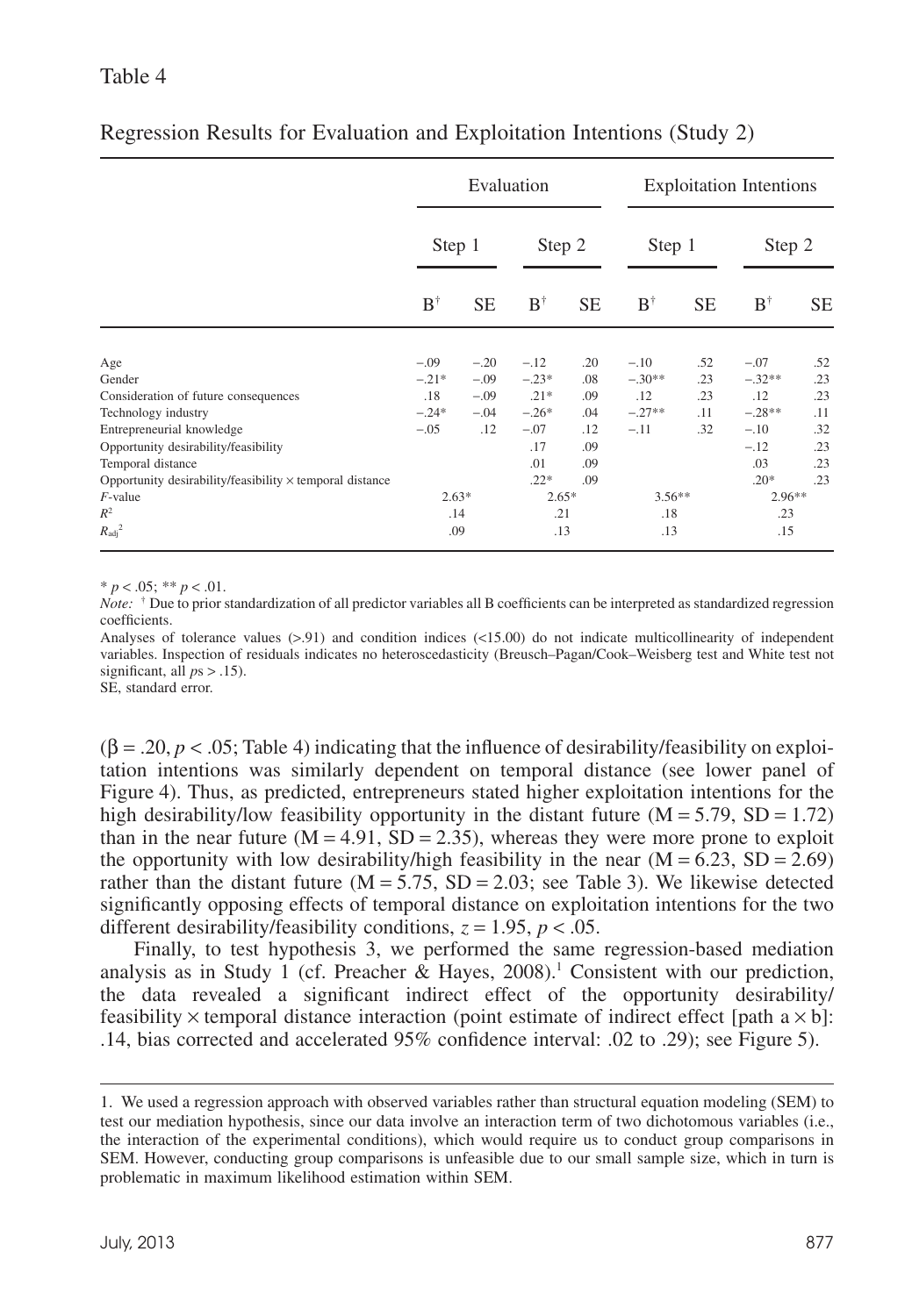Figure 4

Opportunity Desirability/Feasibility  $\times$  Temporal Distance Interaction Effect for Venture Evaluation (Upper Panel) and Venture Exploitation (Lower Panel; Study  $2)^1$ 



*Note*: <sup>1</sup> Variables are standardized.

Moreover, the significant prediction of exploitation by the opportunity desirability/ feasibility  $\times$  temporal distance interaction (path c:  $\beta = .18$ ,  $p < .05$ ) was no longer significant when evaluation was included as a mediator (path c':  $\beta$  = .04, ns), indicating full mediation. In conclusion, this study's results converge with the findings of the pilot study (Study 1), thus supporting our hypotheses.

#### **Study 3**

The results of two independent studies demonstrated that, consistent with CLT, temporal distance moderated the effect of desirability and feasibility on opportunity evaluation and exploitation intentions. In order to further substantiate the robustness of these results, we conducted a third study, which aimed at demonstrating the reverse link between construal level and temporal distance, i.e., that the construal level of an opportunity also influences individuals' time estimates of when it would be appropriate to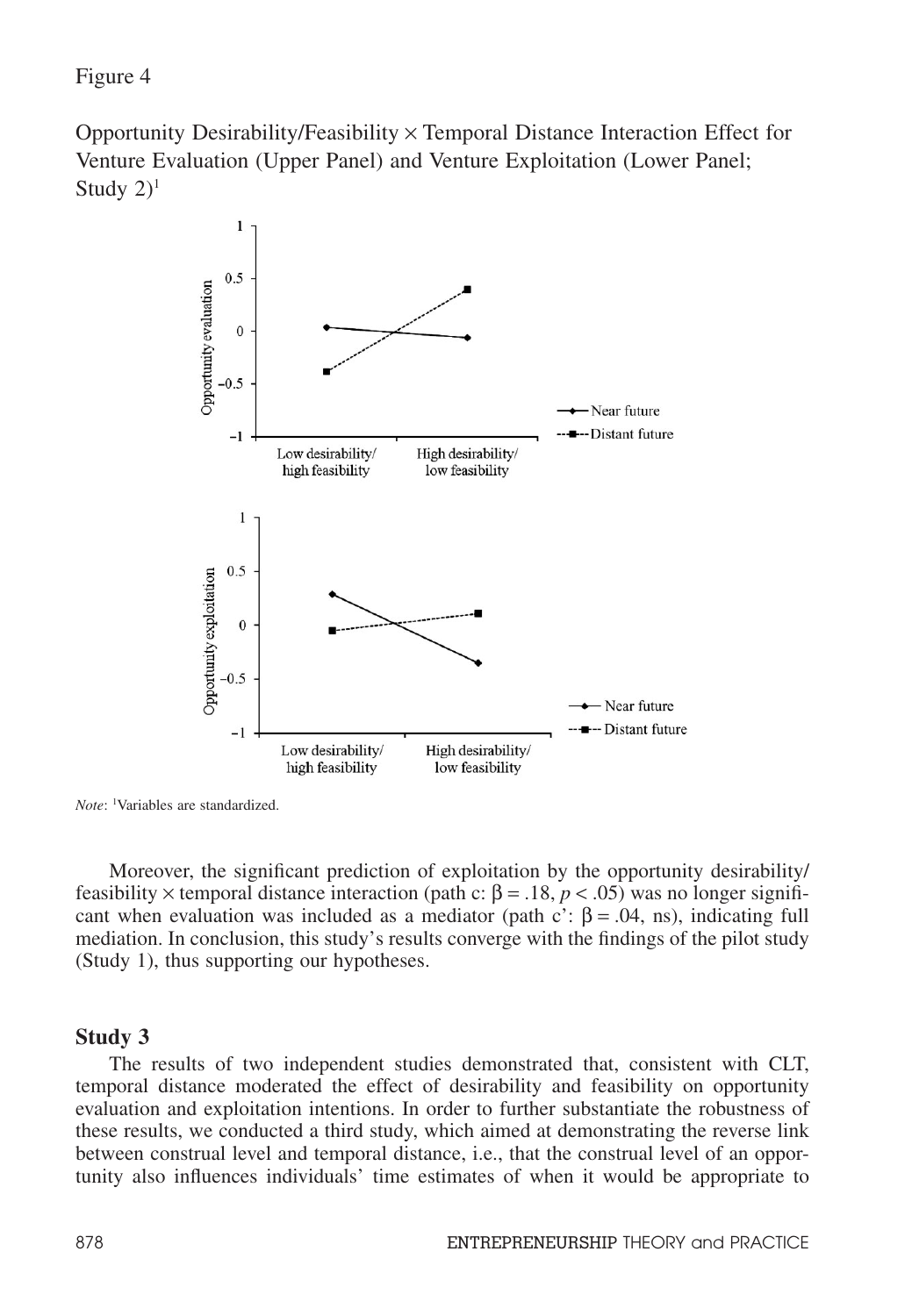Mediation Model Showing the Mediated Influence of the Opportunity Desirability/Feasibility  $\times$  Temporal Distance Interaction (Study 2)<sup>1</sup>



*Note*:  $\frac{1}{c}$  = total effect of the venture option  $\times$  temporal distance interaction on venture exploitation when venture evaluation is not included as a mediator;  $c'$  = direct effect of the venture option  $\times$  temporal distance interaction on venture exploitation when venture evaluation is included as mediator. Point estimate of indirect effect (path  $a \times b$ ) = .14; bias corrected and accelerated 95% confidence interval (CI) (Bca CI [95%] ): .02 to .29 (based on 5000 bootstrap samples).

exploit this opportunity. In Studies 1 and 2 we provided participants with a certain future temporal distance (i.e., 1 month vs. 1 year) and asked them to evaluate the opportunity as well as to state their exploitation intentions. However, in real life, the timing of opportunity exploitation is often uncertain and not clearly provided. Instead, entrepreneurs have to evaluate opportunities and decide on their own when they will exploit a certain opportunity. Thus, in Study 3, we aimed at providing a more realistic setting in terms of time frames by assessing participants' freely expressed exploitation timing preferences in reaction to a given opportunity. We now explain in detail the theoretical rationale behind Study 3 and derive our hypothesis.

CLT posits that temporal distance and construal level have a bidirectional relationship such that high (low) temporal distance should lead to more abstract (concrete) construals, but that abstract (concrete) construals should also lead to the experiencing of high (low) temporal distance (Trope & Liberman, 2010). For instance, when an action is described in "why" terms (e.g., why someone performed an action; i.e., high-level construal) rather than in "how" terms (e.g., how someone performed an action; i.e., low-level construal), people consider the more distant future rather than the near future as more appropriate for this action's enactment (e.g., Liberman, Trope, McCrea, & Sherman, 2007). In a similar vein, we argue that individuals will consider the start of a high desirability/low feasibility opportunity (high-level construal) as more appropriate in the more distant rather than the near future. Thus, the nature of an opportunity (high desirability/low feasibility vs. low desirability/high feasibility) should lead individuals to consider different timing horizons as appropriate for the exploitation of this opportunity. Specifically, according to CLT, the value of high-level construals should weigh more in determining the distant rather than the near future, whereas the value of low-level construals should weigh more in influencing the near rather the distant future. This is because individuals value desirability more in the distant rather than the near future, whereas individuals are more influenced by feasibility considerations in the near rather than the distant future. Therefore, we propose:

**Hypothesis 4:** Individuals will consider a more distant future as appropriate for the start of a high desirability/low feasibility opportunity than for a low desirability/high feasibility opportunity.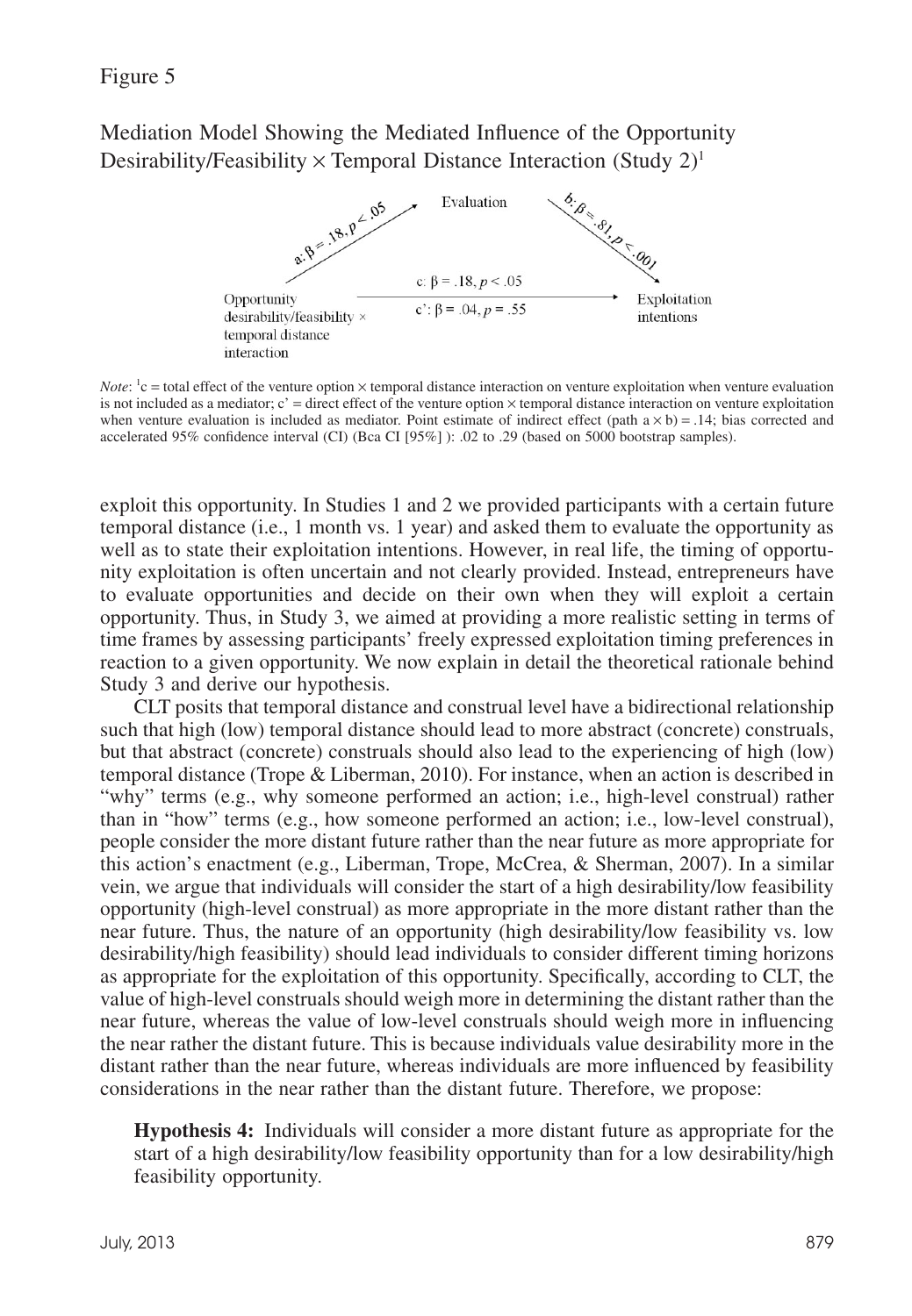*Participants.* We obtained our data from  $n = 141$  (41.4% female, age:  $M = 23.2$ ,  $SD = 2.23$ , range: 19–30 years) graduate and undergraduate students of management at a large German university of technology.

*Experimental Design and Procedure.* We used two vignettes from Study 1 to manipulate the opportunities' desirability and feasibility. Participants were randomly assigned to either the high desirability/low feasibility or the low feasibility/high desirability condition.

*Dependent Variable.* We assessed participants' timing preference for exploitation by asking them in how many months from now would they exploit the given opportunity. In order to eliminate extreme values of time estimation (i.e., avoid outliers due to individual differences in time horizon preferences) and to establish comparability of the time estimates, we restricted the maximum time frame to 3 years. Hence, participants were asked to provide a time estimate for venture exploitation between 1 month and 3 years. This particular time frame was chosen in accordance with Bluedorn and Martin (2008) who found that entrepreneurs typically regard a temporal distance of 3 years ahead as the long-term future.

*Experimental Results.* As predicted, participants in the high desirability/low feasibility condition deemed a more distant future ( $M = 11.48$ ,  $SD = 7.12$ ) as appropriate for venture exploitation than participants in the low feasibility/high desirability condition ( $M = 7.93$ ,  $SD = 9.55$ ,  $t(139) = 2.49$ ,  $p < .05$ ,  $d = .42$ ). Hence, hypothesis 4 was supported by the data.

## **Discussion**

This research was designed to test whether and how the influence of desirability and feasibility on entrepreneurial evaluation and exploitation intentions is moderated by temporal distance. In particular, we predicted and found that when an opportunity can be exploited in the distant future rather than the near future, entrepreneurs are guided more by desirability concerns than by feasibility concerns. However, when an opportunity can be exploited in the near future rather than the distant future, entrepreneurs are influenced more strongly by an opportunity's feasibility characteristics than by its desirability characteristics. Moreover, we hypothesized and found that the level of desirability and feasibility characteristics of an opportunity leads individuals to consider different temporal distances (i.e., time lags) into the future as appropriate for acting on an opportunity. Whereas opportunities characterized by high desirability and low feasibility are preferred for the more distant future, opportunities with low desirability and high feasibility are preferred to be acted upon in the comparatively nearer future. This finding is in line with CLT because the value which is associated with desirability (a high-level construal) should be more pronounced in the distant future, whereas the value associated with feasibility (a low-level construal) should weigh more in the near rather than the distant future (Liberman & Trope, 1998). Hence, our results demonstrate that the mere nature of an entrepreneurial opportunity's characteristic leads individuals to regard different temporal distances as appropriate for acting on this opportunity.

Our findings contribute to the existing literature in several ways. First, we directly contribute to recent findings on the importance of entrepreneurial opportunities' desirability and feasibility characteristics (e.g., Haynie et al., 2009; Mitchell & Shepherd, 2010). This research has found that both have an approximately similar-sized influence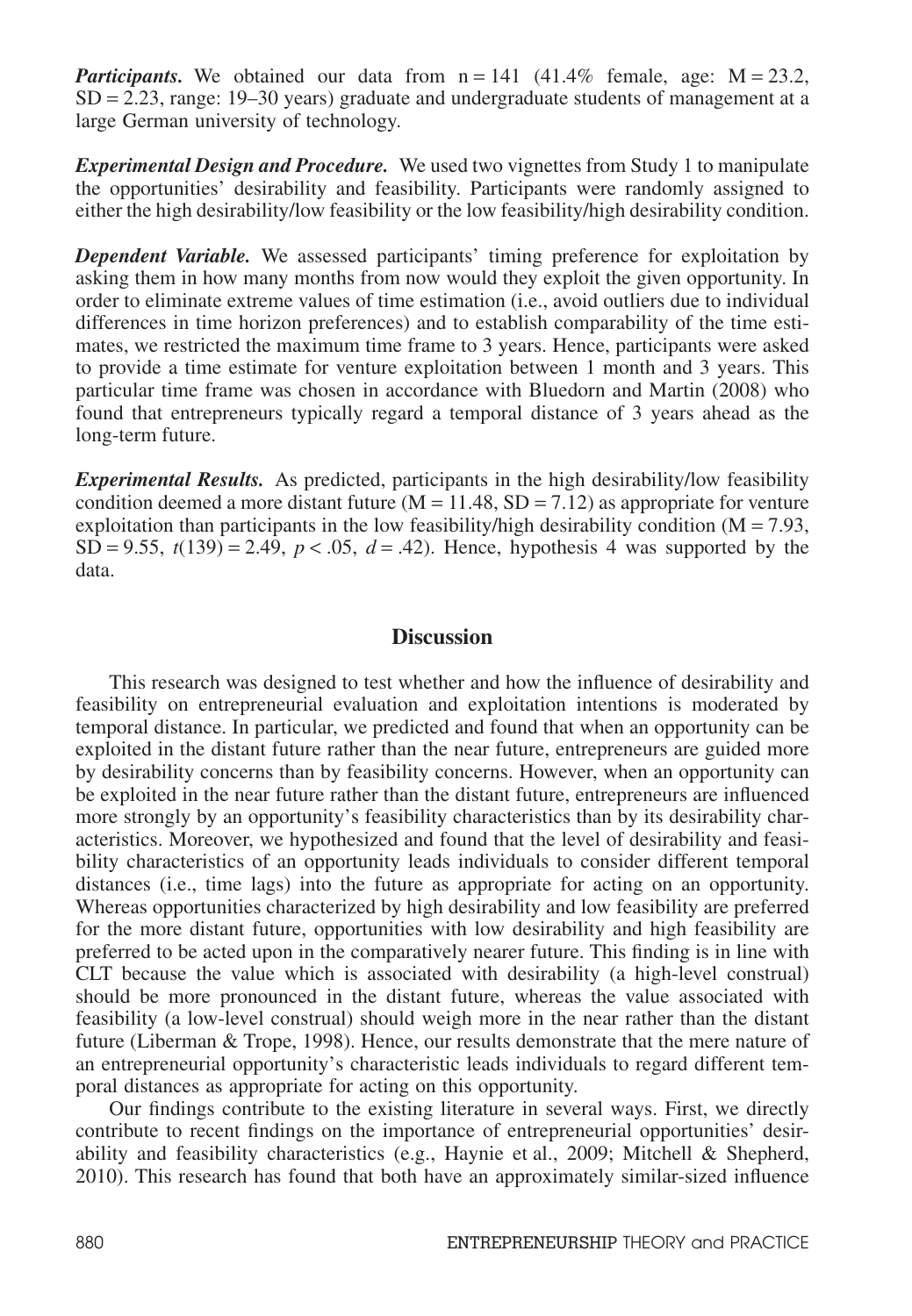on entrepreneurs' opportunity evaluation and exploitation intentions. In contrast, we demonstrate that this may not always be the case. Based on CLT, our findings imply that the equal importance of desirability and feasibility found in previous studies may be the result of entrepreneurs' different temporal perspectives leveling out and, hence, bringing about a similar-sized influence. Specifically, in those studies, part of the entrepreneurs may have held a distant temporal perspective, whereas the other part may have held a near temporal perspective leading to a mutual offset of the temporal distance effect. By systematically varying temporal distance, our CLT-based approach demonstrates how temporal distance moderates the influence of an entrepreneurial opportunity's desirability and feasibility and provides a theoretical explanation underlying the relative importance of both opportunity characteristics for opportunity evaluation and exploitation intentions. Since there is necessarily a shorter or longer temporal distance between opportunity evaluation and the actual exploitation phase, the temporal distance between both is crucial to understand how desirability and feasibility influence entrepreneurs' evaluation and exploitation intentions. Taking a CLT perspective also offers a novel theoretical account for the inconsistencies found in previous studies on the opportunity evaluation of risky new ventures (e.g., Forlani & Mullins, 2000; Mullins & Forlani, 2005). By integrating temporal distance into these studies and reinterpreting magnitude and variability as desirability and feasibility, respectively, according to CLT (Sagristano et al., 2002), we explain how these results patterns can be plausibly understood using this theoretical account. Taken together, our results underline the usefulness of taking a CLT theoretical perspective on the research of entrepreneurial evaluation and exploitation.

Second, our research directly speaks to a recent call by Haynie et al. (2009) who point out that the processes underlying opportunity evaluation have remained largely ignored by scholars. In particular, the authors state that the process of how "entrepreneurs evaluate opportunities to produce future goods and services" and "what influences are brought to bear on those evaluations" have remained "largely unanswered in entrepreneurship, but are central to understanding venture creation as a process" (Haynie et al., p. 338). Addressing these gaps in the literature, we identify temporal distance as a crucial moderator variable influencing entrepreneurs' opportunity evaluation and exploitation intensions.

Third, we also contribute to the existing literature on time in entrepreneurship by introducing the concept of temporal distance to this field and by showing its usefulness in the research on entrepreneurial opportunities. We believe that temporal distance as conceptualized by CLT is a valuable concept for explaining differential preferences that entrepreneurs or potential entrepreneurs have in the present moment as opposed to the near or distant future.

Fourth, our research also has implications for research on entrepreneurial intentions (e.g., Douglas & Shepherd, 2002; Fitzsimmons & Douglas, 2011; Krueger et al., 2000). Typically, participants in entrepreneurial intention studies are asked to indicate how likely it would be that they started their own venture within a certain number of years in the future (e.g., within the next 3 years). According to our results, entrepreneurial intentions may vary depending on the length of this time frame that is given to participants and in particular, whether the beginning and the end of this time frame are perceived as the relatively near or distant future. Although these studies' instructions to the participants only specify the time frame rather than a specific temporal distance between evaluation and exploitation (i.e., the time frame's beginning is usually set as the present moment when participants are asked to state their intentions), the length of this time frame per se may also influence how the opportunity's desirability and feasibility affect entrepreneurial intentions. Hence, we encourage future entrepreneurial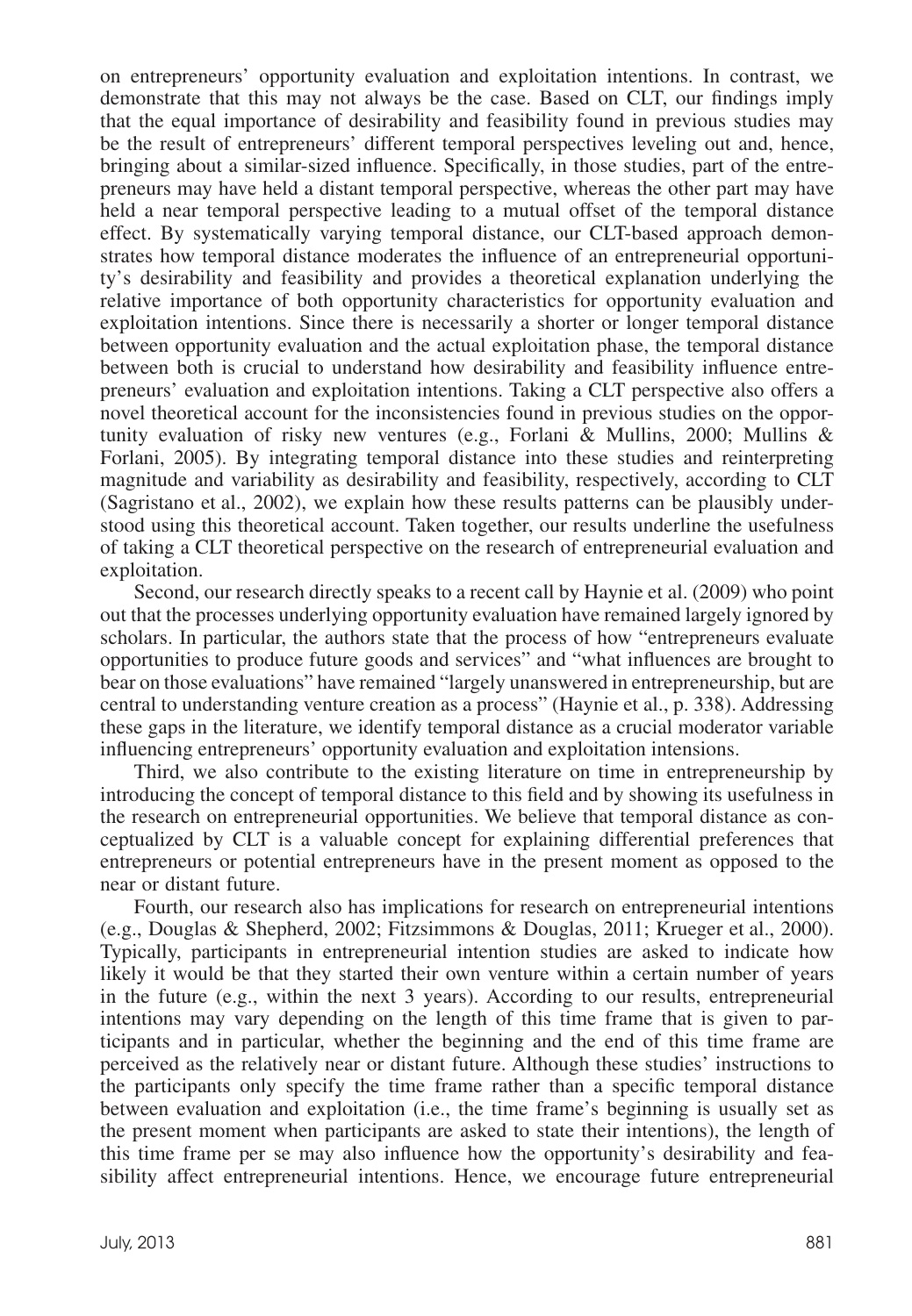intentions research to systematically investigate whether and how the length of different time frames influences desirability and feasibility perceptions and in turn entrepreneurial intentions.

Fifth, we also add to the literature on CLT by empirically investigating whether desirability and feasibility characteristics foster different temporal distances to be perceived as adequate for acting on an entrepreneurial opportunity. Although it has been shown in previous CLT research (e.g., Liberman & Förster, 2009) that individuals primed with sentences describing "why" an action is performed (i.e., high-level construal prime) draw up time estimates concerning the more distant future than those primed with sentences "how" an action is performed (i.e., low-level construal prime), our research provides the first empirical evidence demonstrating that desirability and feasibility characteristics of an entity (in our case: opportunity) lead individuals to have different timing preferences for acting on this entity. Overall, based on our results, we argue that entrepreneurship research should take into account temporal distance effects when investigating opportunity evaluation and exploitation as well as entrepreneurial intentions in general.

#### **Implications for Practice**

This study also has implications for practice and teaching. First, entrepreneurs and investors (e.g., venture capitalists, business angels) can profit from the present results by taking into account the time in the future when an opportunity can be exploited at the earliest when evaluating that opportunity. For instance, highly innovative technologies usually take time to be ready for the market (i.e., the opportunity can be exploited only in the distant future), but have to be evaluated in the present. Hence, entrepreneurs and investors need to be aware of a temporal distance bias, which may amplify the influence of the opportunity's desirability to the disadvantage of the feasibility when the opportunity can be exploited only in the distant future. On the other hand, feasibility considerations may be amplified to the disadvantage of desirability considerations when the opportunity needs to be exploited in the near future. Hence, the present results may aid exploitation and investment decisions in the form of an explicit debiasing technique. In particular, decision makers can be made aware of this bias, its underlying mechanisms, as well as its effect. Moreover, they may be provided with concrete advice as how to avoid decisions being influenced by this temporal bias (e.g., Hammond, Keeney, & Raiffa, 1998).

Second, since entrepreneurship is essential for innovation and economic growth (Audretsch, 2007; Shane, 2006), many government programs, as well as university courses, are aimed at stimulating the entrepreneurial potential of students. Our study indicates that it might be wise for entrepreneurship educators to supplement standard business planning and entrepreneurship courses with material that addresses potential entrepreneurs' cognition management regarding the role of temporal distance in entrepreneurial decisions. Potential entrepreneurs should be aware that they may have a "subjective" view of objective characteristics when it comes to entrepreneurial opportunities. In particular, potential entrepreneurs may be well advised to view an entrepreneurial opportunity from different temporal distance perspectives in order to identify desirability and feasibility factors' respective impact on their evaluation of that opportunity. As with entrepreneurs and investors, proactive debiasing techniques in entrepreneurship education can contribute to helping potential entrepreneurs making a more informed decision on whether or not to become an entrepreneur with a given entrepreneurial opportunity.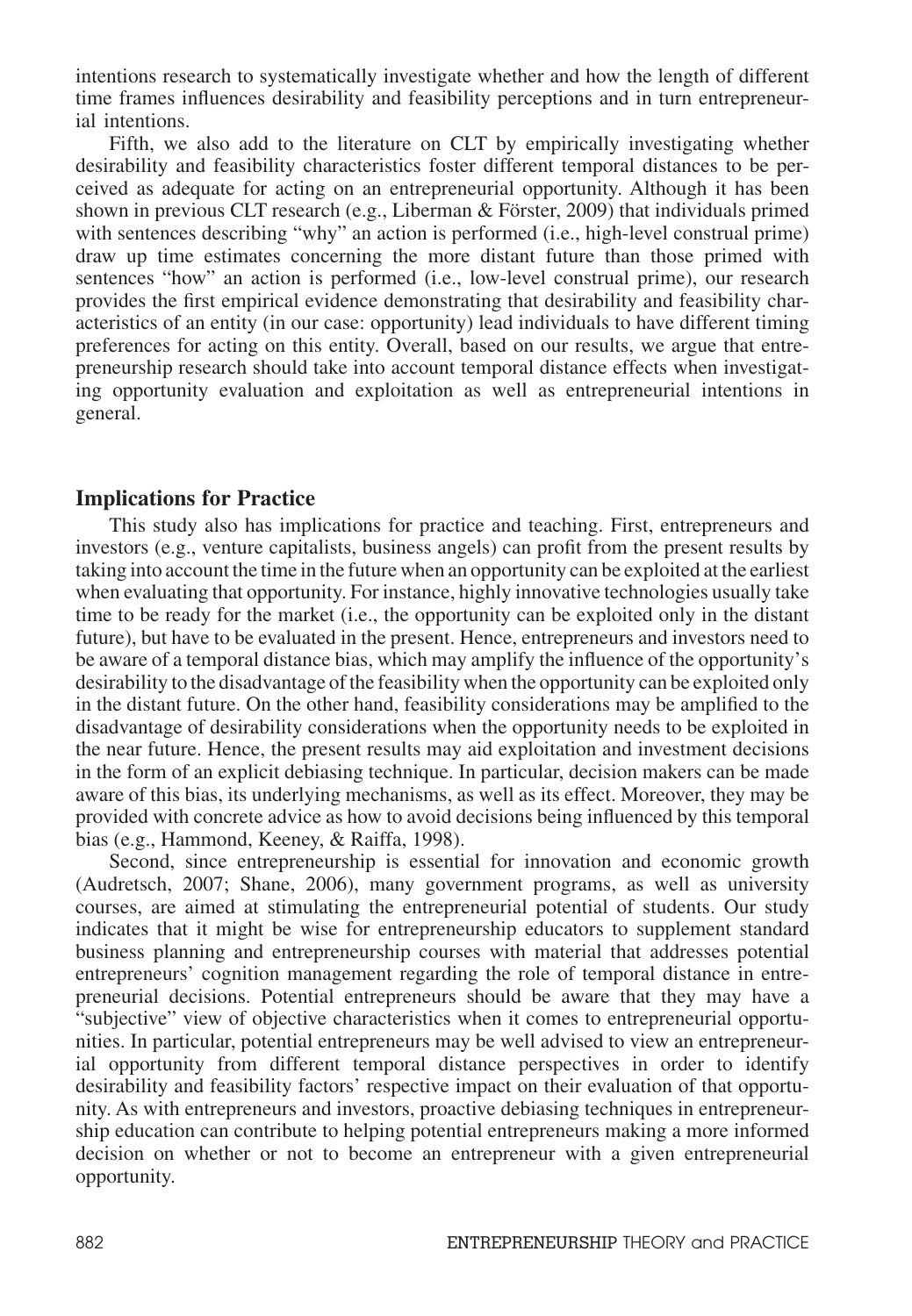## **Limitations and Future Research**

A few limitations are worth noting. First, we did not assess actual entrepreneurial behavior (i.e., our participants did not actually act on the opportunities) but instructed participants to imagine this situation realistically by presenting them with a scenario. However, Krueger and colleagues (e.g., Krueger, 1993; Krueger & Brazeal, 1994) suggest that, based on the theory of planned behavior (Ajzen, 1991), entrepreneurial intentions should be the best predictor for actual venture creation. This is in line with previous work that analyzes the antecedents of entrepreneurial activities and also uses the likelihood or the intentions of starting a business as a proxy for entrepreneurial behavior (e.g., Krueger et al., 2000; Phan, Wong, & Wang, 2002). Moreover, scenario techniques have been used in previous entrepreneurship research (e.g., Burmeister & Schade, 2007; Lévesque & Schade, 2005; Norton & Moore, 2006; Palich & Bagby, 1995; Sarasvathy, Simon, & Lave, 1998; Sarasvathy, Dew, Velamuri, & Venkataraman, 2005; Tumasjan & Braun, 2011; Tumasjan, Strobel, & Welpe, 2011b) and offer the opportunity to analyze the entrepreneurial decision processes while, at the same time, controlling for entrepreneurial opportunities' situational specifics (Shane, Locke, & Collins, 2003).

Second, we used only two out of many possible operationalizations of temporal distance (i.e., 1 month vs. 1 year). Whereas these operationalizations are in line with previous findings in entrepreneurship (Bluedorn & Martin, 2008) and previous research within the CLT framework (e.g., Freitas et al., 2008), future studies should also aim at employing other operationalizations (i.e., other levels of temporal distance) when investigating the effects of temporal distance.

Third, this research was in part conducted with a convenience student sample, which may limit the generalizability of the findings. However, we used a student sample for pilot testing only and found support for our hypotheses in a sample of actual entrepreneurs.

Future research may build upon the results of this study in a number of ways. For example, since the concept of temporal distance has here been investigated within the context of entrepreneurship for the first time, future research is required to cross-validate and extend the findings of this study. The central role of temporal distance should also be further investigated regarding other entrepreneurial activities, such as, for instance, purchase or hiring decisions. A likewise interesting line of inquiry stemming from this study may relate to the various, and possibly interrelated, effects of other forms of psychological distance, such as social, spatial, and hypothetical distances (Trope & Liberman, 2010) on entrepreneurial cognition.

In conclusion, the findings of this research demonstrate the importance of taking into account the temporal distance between opportunity evaluation and the actual phase of exploitation. We believe that our findings hold promise for further investigations of the role of temporal distance in entrepreneurial cognition research.

#### **REFERENCES**

Ajzen, I. (1991). The theory of planned behavior. *Organizational Behavior and Human Decision Processes*, *50*, 179–211.

Ardichvili, A., Cardozo, R., & Ray, S. (2003). A theory of entrepreneurial opportunity identification and development. *Journal of Business Venturing*, *18*, 105–123.

Audretsch, D. (2007). *The entrepreneurial society*. Oxford: Oxford University Press.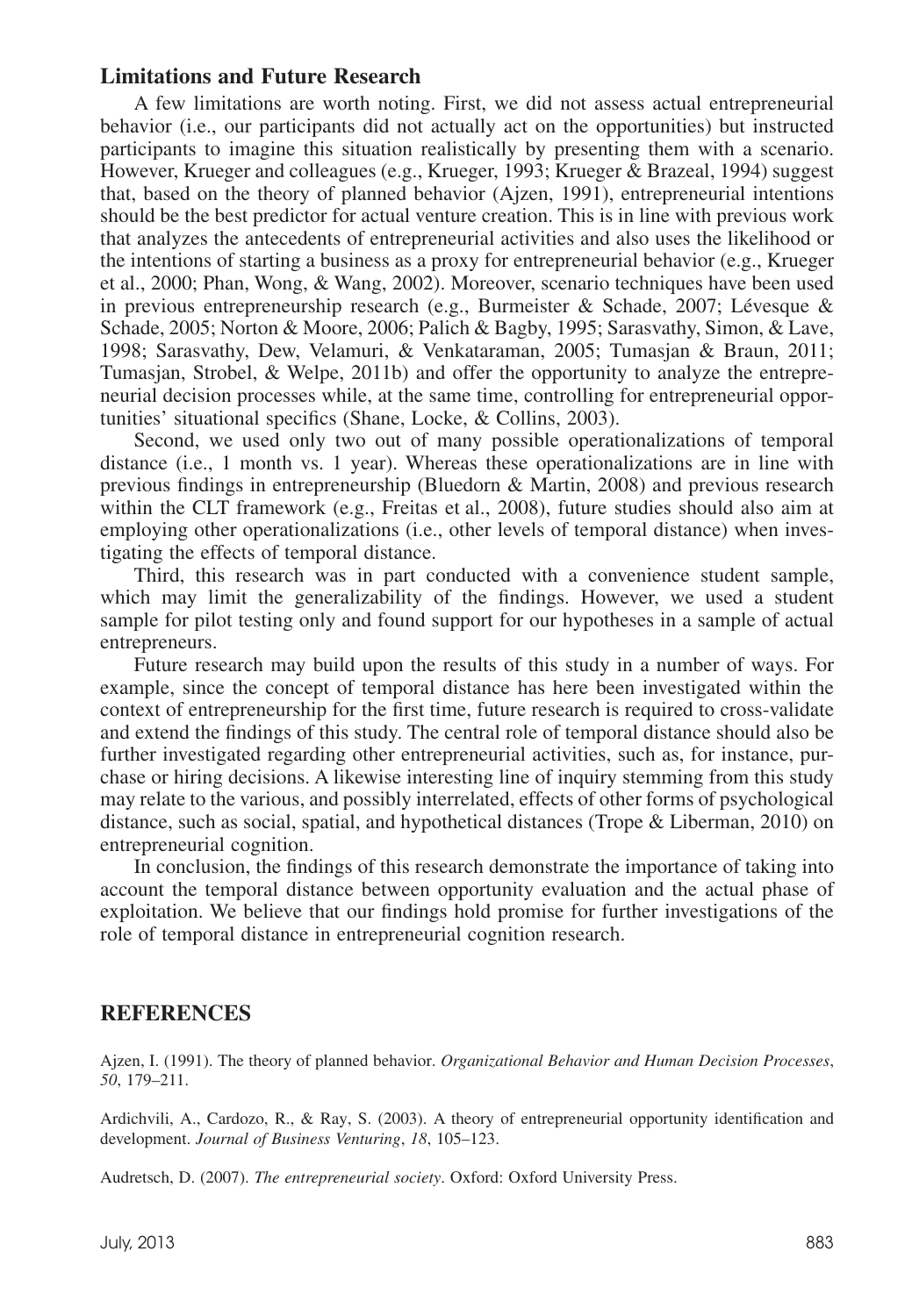Baron, R.A. (2006). Opportunity recognition as pattern recognition: How entrepreneurs "connect the dots" to identify new business opportunities. *Academy of Management Perspectives*, *20*, 104–119.

Baron, R.A. & Ensley, M.D. (2006). Opportunity recognition as the detection of meaningful patterns: Evidence from comparisons of novice and experienced entrepreneurs. *Management Science*, *52*, 1331– 1344.

Bird, B. (1988). Implementing entrepreneurial ideas: The case for intention. *Academy of Management Review*, *13*, 442–453.

Bluedorn, A.C. & Martin, G. (2008). The time frames of entrepreneurs. *Journal of Business Venturing*, *23*, 1–20.

Borovoi, L., Liberman, N., & Trope, Y. (2010). The effects of attractive but unattainable alternatives on the attractiveness of near and distant future menus. *Judgment and Decision Making*, *5*, 102–109.

Burmeister, K. & Schade, C. (2007). Are entrepreneurs' decisions more biased? An experimental investigation of the susceptibility to status quo bias. *Journal of Business Venturing*, *22*, 340–362.

Busenitz, L.W. & Barney, J.B. (1997). Biases and heuristics in strategic decision-making: Differences between entrepreneurs and managers in large organizations. *Journal of Business Venturing*, *12*, 9–30.

Chen, C.C., Greene, P.G., & Crick, A. (1998). Does entrepreneurial self-efficacy distinguish entrepreneurs from managers? *Journal of Business Venturing*, *13*, 295–216.

Choi, Y.R., Lévesque, M., & Shepherd, D.A. (2008). When should entrepreneurs expedite or delay opportunity exploitation? *Journal of Business Venturing*, *23*, 333–355.

Choi, Y.R. & Shepherd, D.A. (2004). Entrepreneurs' decisions to exploit opportunities. *Journal of Management*, *30*, 377–395.

Das, T.K. & Teng, B.S. (1997). Time and entrepreneurial risk behavior. *Entrepreneurship Theory and Practice*, *22*, 69–71.

Dimov, D. (2007). From opportunity insight to opportunity intention: The importance of person-situation learning match. *Entrepreneurship Theory and Practice*, *31*, 561–583.

Douglas, E.J. & Shepherd, D.A. (2002). Self-employment as a career choice: Attitudes, entrepreneurial intentions, and utility maximization. *Entrepreneurship Theory and Practice*, *26*, 81–91.

Eckhardt, J.T. & Shane, S.A. (2003). Opportunities and entrepreneurship. *Journal of Management*, *29*, 333–349.

Fischer, E., Reuber, A.R., Hababou, R.M., Johnson, W., & Lee, S. (1997). The role of socially constructed temporal perspectives in the emergence of rapid growth firms. *Entrepreneurship Theory and Practice*, *22*, 13–30.

Fitzsimmons, J.R. & Douglas, E.J. (2011). Interaction between feasibility and desirability in the formation of entrepreneurial intentions. *Journal of Business Venturing*, *26*, 431–440.

Forlani, D. & Mullins, J.W. (2000). Perceived risks and choices in entrepreneurs' new venture decisions. *Journal of Business Venturing*, *15*, 305–322.

Forlani, D., Mullins, J.W., & Walker, O.C. Jr. (2002). New product decision making: How chance and size of loss influence what marketing managers see and do. *Psychology and Marketing*, *19*, 957–981.

Freitas, A.L., Langsam, K.L., Clark, S., & Moeller, S.J. (2008). Seeing oneself in one's choices: Construal level and self-pertinence of electoral and consumer decisions. *Journal of Experimental Social Psychology*, *44*, 1174–1179.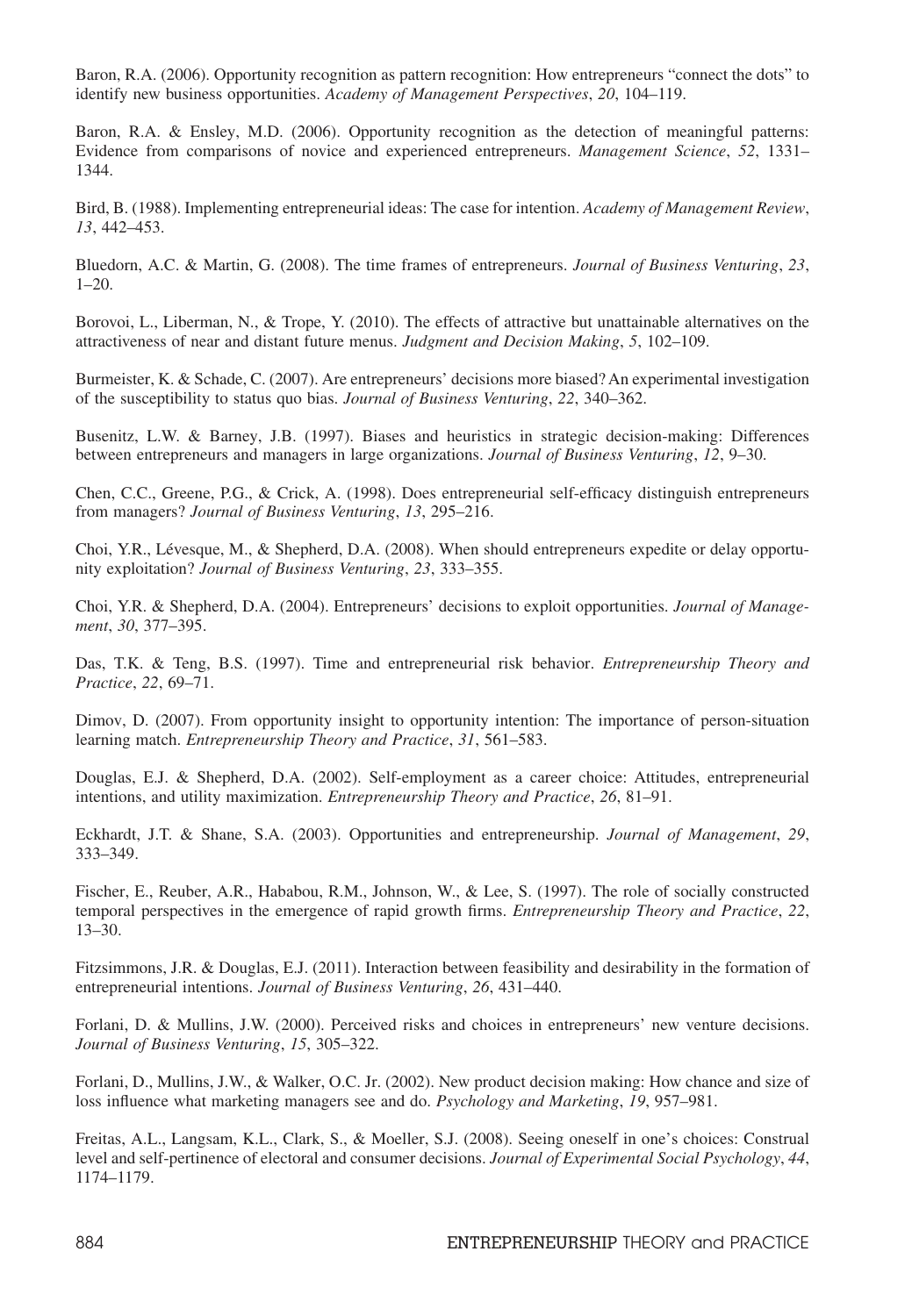Gregoire, D.A., Corbett, A.C., & McMullen, J.S. (2011). The cognitive perspective in entrepreneurship: An agenda for future research. *Journal of Management Studies*, *48*, 1443–1477.

Grichnik, D. (2008). Risky choices in new venture decisions—Experimental evidence from Germany and the United States. *Journal of International Entrepreneurship*, *6*, 22–47.

Hambrick, D.C. & Crozier, L.M. (1985). Stumblers and stars in the management of rapid growth. *Journal of Business Venturing*, *1*, 31–45.

Hammond, J.S., Keeney, R.L., & Raiffa, H. (1998). The hidden traps in decision making. *Harvard Business Review*, *76*, 47–58.

Haynie, J.M., Shepherd, D.A., & McMullen, J.S. (2009). An opportunity for me? The role of resources in opportunity evaluation decisions. *Journal of Management Studies*, *46*, 337–361.

Hu, L. & Bentler, P.M. (1999). Cutoff criteria for fit indexes in covariance structure analysis: Conventional criteria versus new alternatives. *Structural Equation Modeling*, *6*, 1–55.

Keh, H.T., Foo, M.D., & Lim, B.C. (2002). Opportunity evaluation under risky conditions: The cognitive processes of entrepreneurs. *Entrepreneurship Theory and Practice*, *27*, 125–141.

Krueger, N. (1993). The impact of prior entrepreneurial exposure on perceptions of new venture feasibility and desirability. *Entrepreneurship Theory and Practice*, *18*, 5–21.

Krueger, N.F. & Brazeal, D.V. (1994). Entrepreneurial potential and potential entrepreneurs. *Entrepreneurship Theory and Practice*, *18*, 91–104.

Krueger, N.F., Reilly, M.D., & Carsrud, A.L. (2000). Competing models of entrepreneurial intentions. *Journal of Business Venturing*, *15*, 411–432.

Lévesque, M., Minniti, M., & Shepherd, D. (2009). Entrepreneurs' decisions on timing of entry: Learning from participation and from the experiences of others. *Entrepreneurship Theory and Practice*, *33*, 547– 570.

Lévesque, M. & Schade, C. (2005). Intuitive optimizing: Experimental findings on time allocation decisions with newly formed ventures. *Journal of Business Venturing*, *20*, 313–342.

Liberman, N. & Förster, J. (2009). Distancing from experienced self: How global-versus-local perception affects estimation of psychological distance. *Journal of Personality and Social Psychology*, *97*, 203–216.

Liberman, N. & Trope, Y. (1998). The role of feasibility and desirability considerations in near and distant future decisions: A test of temporal construal theory. *Journal of Personality and Social Psychology*, *75*, 5–18.

Liberman, N. & Trope, Y. (2008). The psychology of transcending the here and now. *Science*, *322*, 1201– 1205.

Liberman, N., Trope, Y., McCrea, S.M., & Sherman, S.J. (2007). The effect of level of construal on the temporal distance of activity enactment. *Journal of Experimental Social Psychology*, *43*, 143–149.

Lichtenstein, B.B., Carter, N.M., Dooley, K.J., & Gartner, W.B. (2007). Complexity dynamics of nascent entrepreneurship. *Journal of Business Venturing*, *22*, 236–261.

Liviatan, I., Trope, Y., & Liberman, N. (2008). Interpersonal similarity as a social distance dimension: Implications for perception of others' actions. *Journal of Experimental Social Psychology*, *44*, 1256– 1269.

Mitchell, J.R. & Shepherd, D.A. (2010). To thine own self be true: Images of self, images of opportunity, and entrepreneurial action. *Journal of Business Venturing*, *25*, 138–154.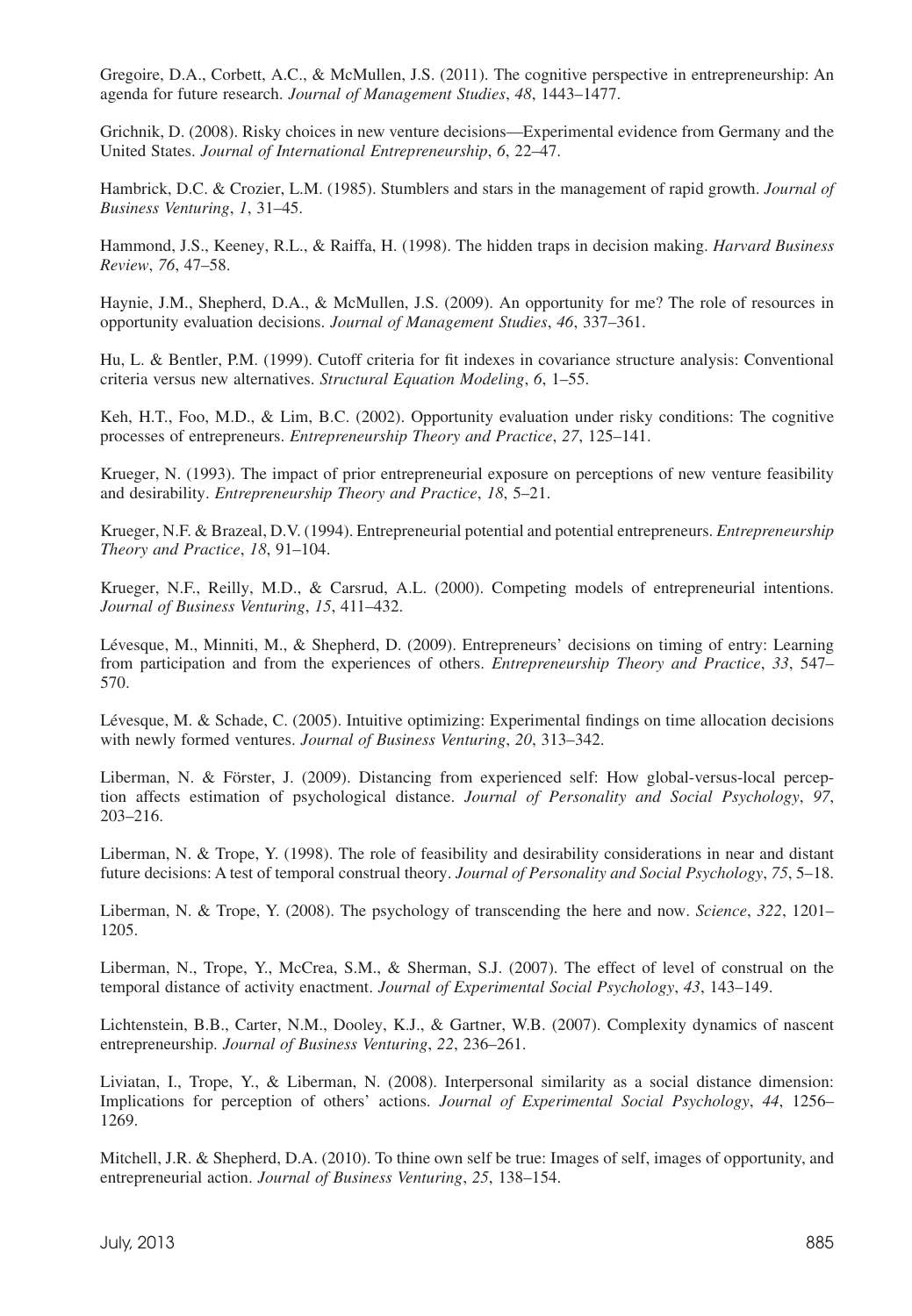Mitchell, J.R., Shepherd, D.A., & Sharfman, M.P. (2011). Erratic strategic decisions: When and why managers are inconsistent in strategic decision making. *Strategic Management Journal*, *32*, 683–704.

Mitchell, R.K., Busenitz, L.W., Bird, B., Gaglio, C.M., McMullen, J.S., Morse, E.A., et al. (2007). The central question in entrepreneurial cognition research 2007. *Entrepreneurship Theory & Practice*, *31*, 1–27.

Mullins, J.W. & Forlani, D. (2005). Missing the boat or sinking the boat: A study of new venture decision making. *Journal of Business Venturing*, *20*, 47–69.

Mullins, J.W., Forlani, D., & Cardozo, R.N. (2002). Seeing differently, acting differently? New venture perceptions and decisions of managers and successful entrepreneurs. *Journal of Research in Marketing and Entrepreneurship*, *4*, 163–190.

Norton, W.I. & Moore, W.T. (2006). The influence of entrepreneurial risk assessment on venture launch or growth decisions. *Small Business Economics*, *26*, 215–226.

Palich, L.E. & Bagby, D.R. (1995). Using cognitive theory to explain entrepreneurial risk-taking: Challenging conventional wisdom. *Journal of Business Venturing*, *10*, 425–438.

Phan, P.H., Wong, P.O., & Wang, C.K. (2002). Antecedents to entrepreneurship among university students in Singapore: Beliefs, attitudes and background. *Journal of Enterprising Culture*, *10*, 151–174.

Preacher, K.J. & Hayes, A.F. (2008). Asymptotic and resampling strategies for assessing and comparing indirect effects in multiple mediator models. *Behavior Research Methods*, *40*, 879–891.

Sagristano, M.D., Trope, Y., & Liberman, N. (2002). Time-dependent gambling: Odds now, money later. *Journal of Experimental Psychology: General*, *131*, 364–376.

Sarason, Y., Dean, T., & Dillard, J.F. (2006). Entrepreneurship as the nexus of individual and opportunity: A structuration view. *Journal of Business Venturing*, *21*, 286–305.

Sarasvathy, D.K., Simon, H.A., & Lave, L. (1998). Perceiving and managing business risks: Differences between entrepreneurs and bankers. *Journal of Economic Behavior and Organization*, *33*, 207–225.

Sarasvathy, S.D., Dew, N., Velamuri, S.R., & Venkataraman, S. (2005). Three views of entrepreneurial opportunity. In Z.J. Acs & D.B. Audretsch (Eds.), *Handbook of entrepreneurship research: An interdisciplinary survey and introduction* (pp. 141–160). New York: Springer.

Schwarzer, R. & Jerusalem, M. (1995). Generalized self-efficacy scale. In J. Weinman, S. Wright, & M. Johnston (Eds.), *Measures in health psychology: A user's portfolio. Causal and control beliefs* (pp. 35–37). Windsor, UK: NFER-Nelson.

Shane, S. (2000). Prior knowledge and the discovery of entrepreneurial opportunities. *Organization Science*, *11*, 448–469.

Shane, S. (2003). *A general theory of entrepreneurship. The individual-opportunity nexus*. Cheltenham, UK: Edward Elgar.

Shane, S. (2006). Introduction to the focused issue on entrepreneurship. *Management Science*, *52*, 155–159.

Shane, S., Locke, E.A., & Collins, C.J. (2003). Entrepreneurial motivation. *Human Resource Management Review*, *13*, 257–279.

Shane, S. & Venkataraman, S. (2000). The promise of entrepreneurship as a field of research. *Academy of Management Review*, *25*, 217–226.

Shipp, A.J., Edwards, J.R., & Lambert, L.S. (2009). Conceptualization and measurement of temporal focus: The subjective experience of the past, present, and future. *Organizational Behavior and Human Decision Processes*, *110*, 1–22.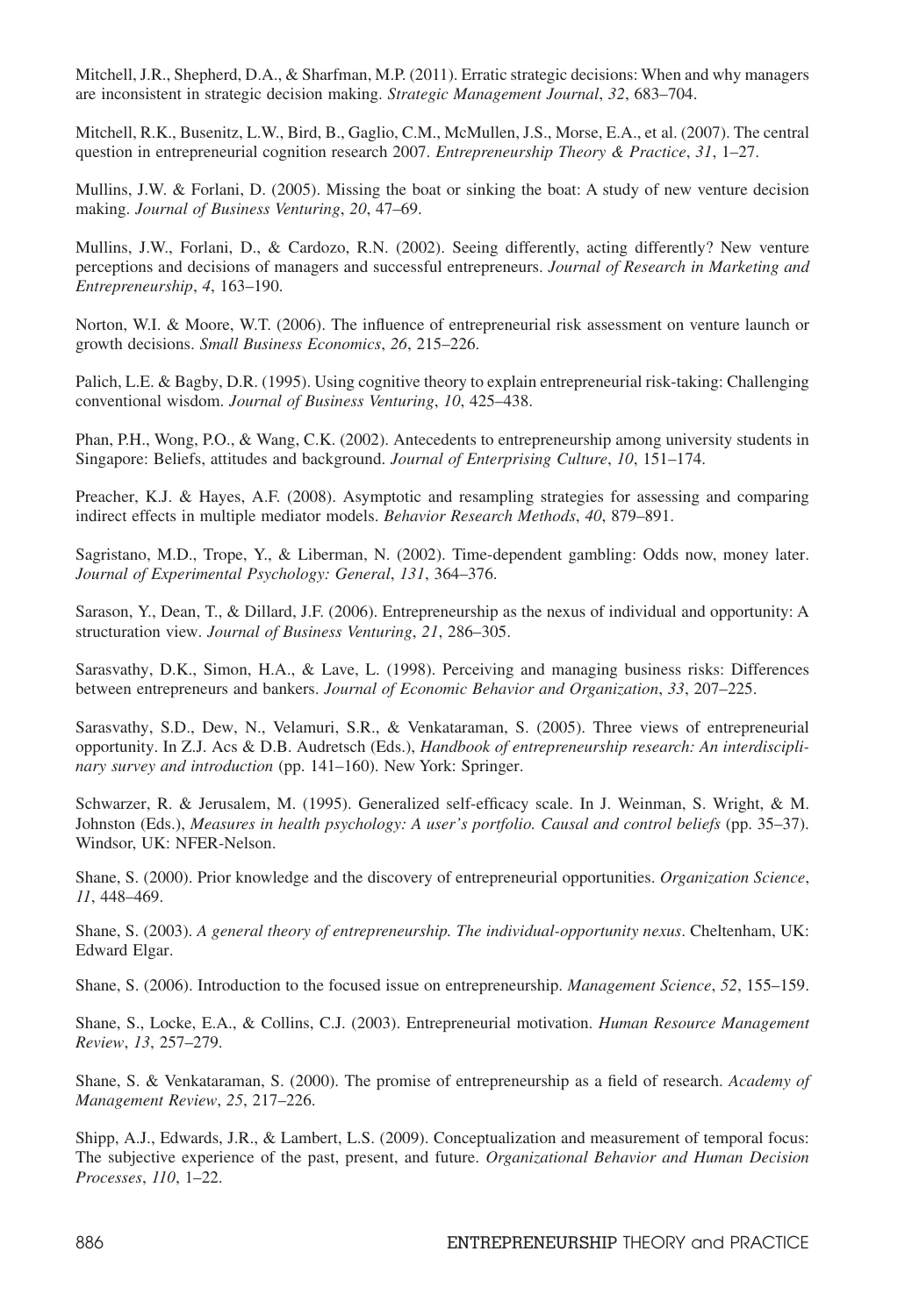Shrout, P.E. & Bolger, N. (2002). Mediation in experimental and nonexperimental studies: New procedures and recommendations. *Psychological Methods*, *7*, 422–445.

Spörrle, M., Breugst, N., & Welpe, I. (2009). "That seems to be promising!"—Predicting opportunity evaluation by means of situational characteristics and individual cognitions. *International Journal of Entrepreneurial Venturing*, *1*, 41–56.

Stevenson, H.H. & Gumpert, D.E. (1985). The heart of entrepreneurship. *Harvard Business Review*, *2*, 85–94.

Stevenson, H.H. & Jarillo, J.C. (1990). A paradigm of entrepreneurship: Entrepreneurial management. *Strategic Management Journal*, *11*, 17–27.

Stewart, W.H. & Roth, P.L. (2001). Risk propensity differences between entrepreneurs and managers: A meta-analytic review. *Journal of Applied Psychology*, *86*, 145–153.

Strathman, A., Gleicher, F., Boninger, D.S., & Edwards, C.S. (1994). The consideration of future consequences: Weighing immediate and distant outcomes of behavior. *Journal of Personality and Social Psychology*, *66*, 742–752.

Strobel, M., Tumasjan, A., & Spörrle, M. (2011). Be yourself, believe in yourself, and be happy: Self-efficacy as a mediator between personality and well-being. *Scandinavian Journal of Psychology*, *52*, 43–48.

Todorov, A., Goren, A., & Trope, Y. (2007). Probability as a psychological distance: Construal and preference. *Journal of Experimental Social Psychology*, *43*, 473–482.

Toepoel, V. (2010). Is consideration of future consequences a changeable construct? *Personality and Individual Differences*, *48*, 951–956.

Trope, Y. & Liberman, N. (2003). Temporal construal. *Psychological Review*, *110*, 403–420.

Trope, Y. & Liberman, N. (2010). Construal level theory of psychological distance. *Psychological Review*, *117*, 440–463.

Tumasjan, A. & Braun, R. (2011). In the eye of the beholder: How regulatory focus and self-efficacy interact in influencing opportunity recognition. *Journal of Business Venturing*, doi: 10.1016/j.jbusvent.2011.08.001.

Tumasjan, A., Strobel, M., & Welpe, I. (2011a). Ethical leadership evaluations after moral transgression: Social distance makes the difference. *Journal of Business Ethics*, *99*, 609–622.

Tumasjan, A., Strobel, M., & Welpe, I. (2011b). Employer brand building for start-ups: Which job attributes do employees value most? *Zeitschrift für Betriebswirtschaft*, *81*, 111–136.

Welpe, I.M., Spörrle, M., Grichnik, D., Michl, T., & Audretsch, D. (2012). Emotions and opportunities: The interplay of opportunity evaluation, fear, joy, and anger as antecedent of entrepreneurial exploitation. *Entrepreneurship Theory and Practice*, *36*, 69–96.

West, G.P. & Meyer, G.D. (1997). Temporal dimensions of opportunistic change in technology-based ventures. *Entrepreneurship Theory and Practice*, *22*, 31–52.

West, P.G. (2007). Collective cognition: When entrepreneurial teams, not individuals, make decisions. *Entrepreneurship Theory and Practice*, *31*, 77–102.

Zimbardo, P.G. & Boyd, J.N. (1999). Putting time in perspective: A valid, reliable individual-differences metric. *Journal of Personality and Social Psychology*, *77*, 1271–1288.